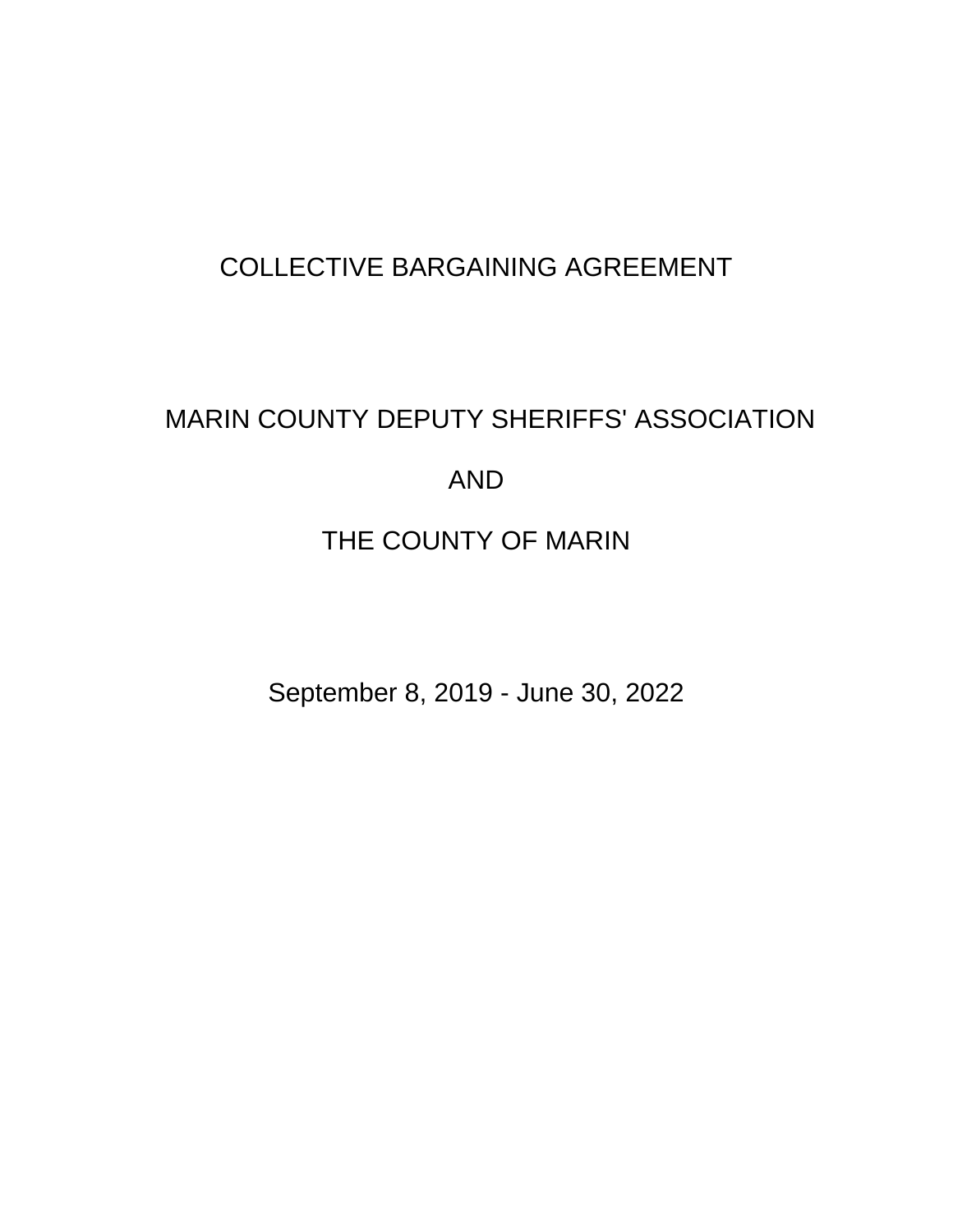# **TABLE OF CONTENTS**

| А.              |  |  |  |
|-----------------|--|--|--|
| <b>B.</b>       |  |  |  |
| C.              |  |  |  |
| D.              |  |  |  |
| Ε.              |  |  |  |
| F.              |  |  |  |
|                 |  |  |  |
|                 |  |  |  |
| А.<br><b>B.</b> |  |  |  |
| C.              |  |  |  |
| D.              |  |  |  |
| Е.              |  |  |  |
| F.              |  |  |  |
|                 |  |  |  |
|                 |  |  |  |
| А.              |  |  |  |
| <b>B.</b>       |  |  |  |
| $\mathcal{C}$ . |  |  |  |
| D.              |  |  |  |
| Ε.              |  |  |  |
| F.              |  |  |  |
| G.<br>H.        |  |  |  |
| L.              |  |  |  |
| J.              |  |  |  |
| Κ.              |  |  |  |
| L.              |  |  |  |
| M.              |  |  |  |
|                 |  |  |  |
|                 |  |  |  |
|                 |  |  |  |
| $A_{-}$         |  |  |  |
| <b>B.</b>       |  |  |  |
| $\mathcal{C}$ . |  |  |  |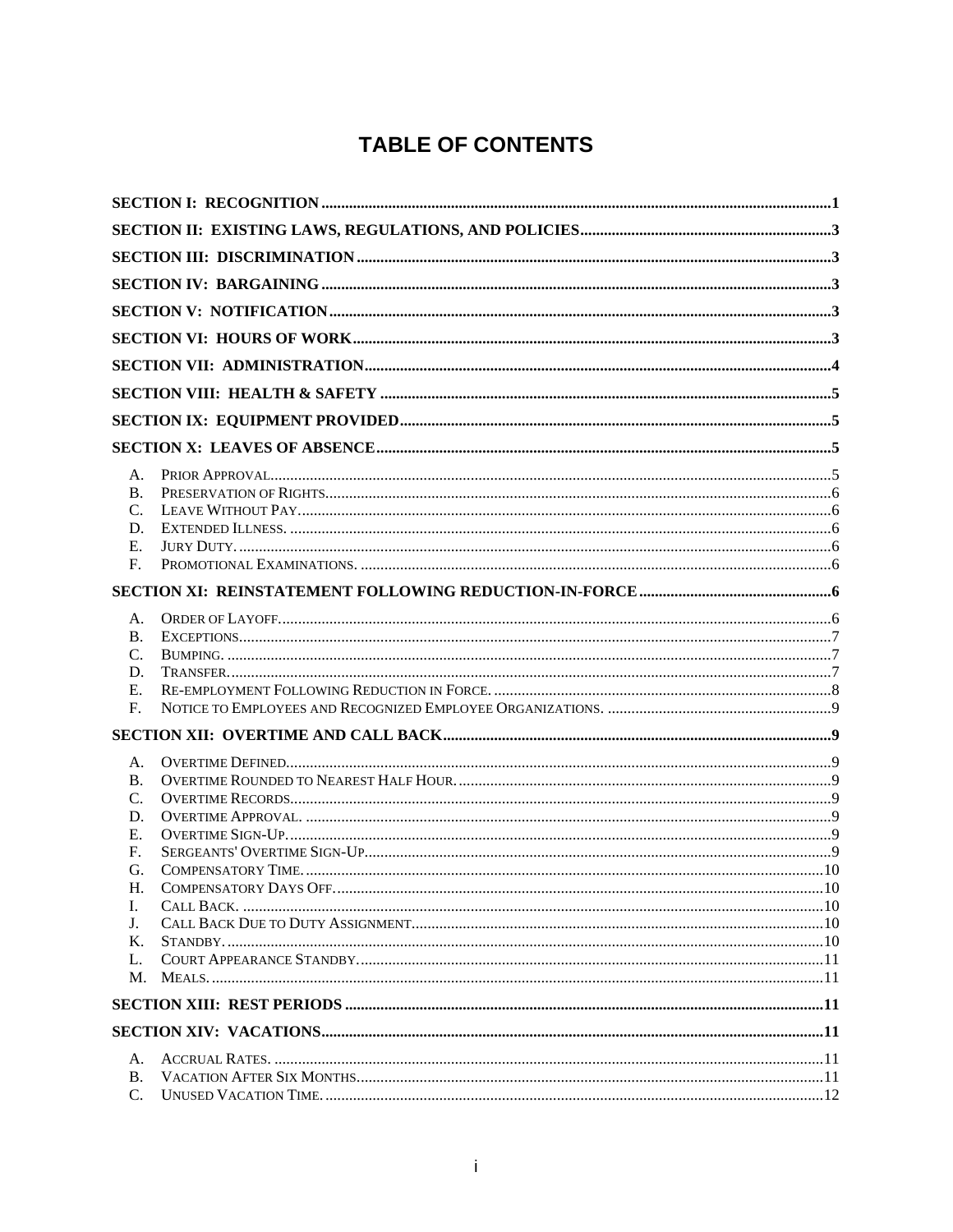| D.              |                                                                               |  |
|-----------------|-------------------------------------------------------------------------------|--|
| Е.              |                                                                               |  |
| F.              |                                                                               |  |
|                 |                                                                               |  |
|                 |                                                                               |  |
| A.              |                                                                               |  |
| <b>B.</b>       |                                                                               |  |
| $C_{\cdot}$     |                                                                               |  |
| D.              |                                                                               |  |
| Ε.              |                                                                               |  |
| $F_{\cdot}$     |                                                                               |  |
| G.              |                                                                               |  |
|                 |                                                                               |  |
|                 |                                                                               |  |
| А.              |                                                                               |  |
| <b>B.</b>       |                                                                               |  |
| C.              |                                                                               |  |
| D               |                                                                               |  |
| E.              |                                                                               |  |
|                 |                                                                               |  |
|                 | SECTION XVIII: MEDICAL, DENTAL, LIFE, AND SUPPLEMENT BENEFITS INSURANCE16     |  |
|                 |                                                                               |  |
| Α.              |                                                                               |  |
| B.              |                                                                               |  |
| $\mathcal{C}$ . |                                                                               |  |
| D.              |                                                                               |  |
| Ε.              |                                                                               |  |
| F.              |                                                                               |  |
| G.              |                                                                               |  |
| H.              |                                                                               |  |
| I.              |                                                                               |  |
|                 |                                                                               |  |
|                 |                                                                               |  |
|                 |                                                                               |  |
|                 |                                                                               |  |
| A.              |                                                                               |  |
| <b>B.</b>       |                                                                               |  |
| C.              |                                                                               |  |
| D.              |                                                                               |  |
| Ε.              |                                                                               |  |
| F.              |                                                                               |  |
|                 | SECTION XXII: PEACE OFFICERS RESEARCH ASSOCIATION OF CALIFORNIA (PORAC)       |  |
|                 |                                                                               |  |
|                 |                                                                               |  |
| A.              |                                                                               |  |
| <b>B.</b>       |                                                                               |  |
| C.              |                                                                               |  |
|                 | SECTION XXIV: PEACE OFFICER STANDARDS AND TRAINING (P.O.S.T.) CERTIFICATE AND |  |
|                 |                                                                               |  |
|                 |                                                                               |  |
| A.              |                                                                               |  |
| Β.              |                                                                               |  |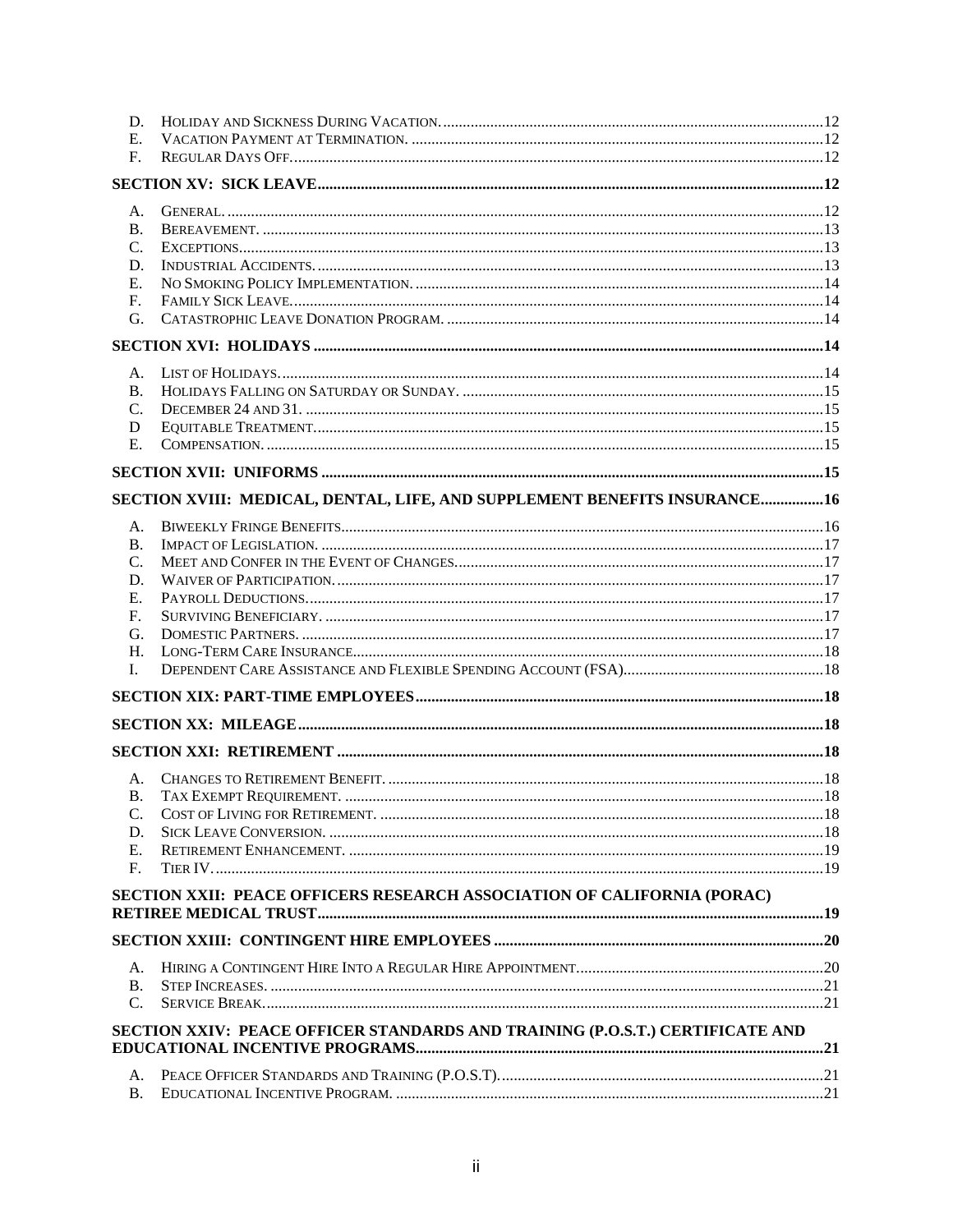| А.                                                                                                |  |
|---------------------------------------------------------------------------------------------------|--|
| <b>B.</b>                                                                                         |  |
| C.<br>D.                                                                                          |  |
| Е.                                                                                                |  |
| F.                                                                                                |  |
|                                                                                                   |  |
|                                                                                                   |  |
|                                                                                                   |  |
|                                                                                                   |  |
|                                                                                                   |  |
|                                                                                                   |  |
|                                                                                                   |  |
| A.                                                                                                |  |
| <b>B.</b>                                                                                         |  |
| C.<br>LIMITATIONS IN DECISION OF PERSONNEL COMMISSION OR ARBITRATOR (HEARING OFFICER(S)) 28<br>D. |  |
| Е.                                                                                                |  |
|                                                                                                   |  |
|                                                                                                   |  |
|                                                                                                   |  |
|                                                                                                   |  |
|                                                                                                   |  |
|                                                                                                   |  |
|                                                                                                   |  |
|                                                                                                   |  |
|                                                                                                   |  |
|                                                                                                   |  |
|                                                                                                   |  |
|                                                                                                   |  |
|                                                                                                   |  |
|                                                                                                   |  |
|                                                                                                   |  |
|                                                                                                   |  |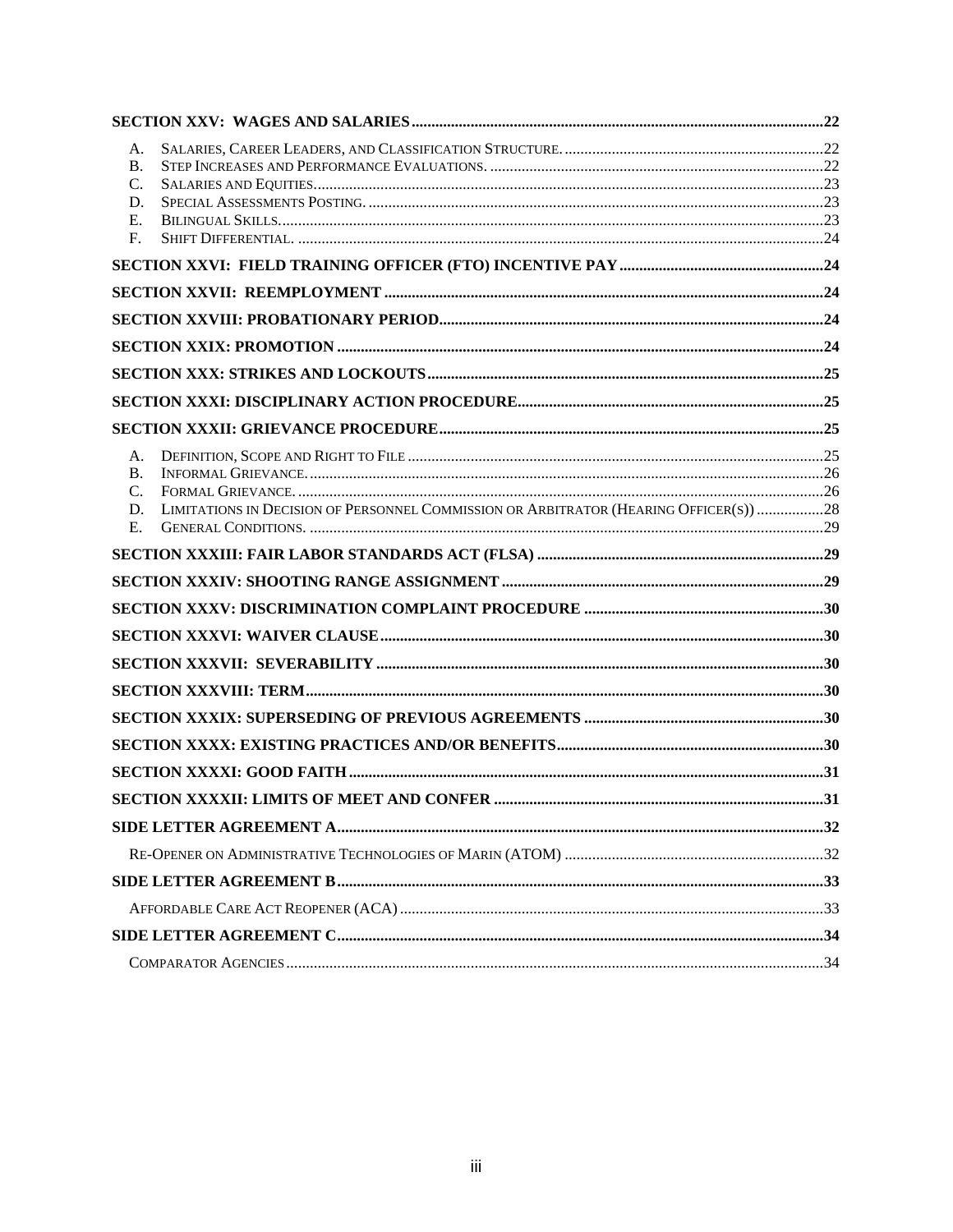# **COLLECTIVE BARGAINING AGREEMENT**

#### **MARIN COUNTY DEPUTY SHERIFFS' ASSOCIATION**

#### **THE COUNTY OF MARIN**

#### **September 8, 2019 to June 30, 2022**

The salaries, hours, fringe benefits and working conditions set forth have been mutually agreed upon by designated bargaining representatives of the County of Marin (hereinafter called "COUNTY") and the Marin County Deputy Sheriffs' Association (hereinafter called "ASSOCIATION") and shall apply to all employees of the County working in the classifications set forth hereunder. Benefits shall apply to regular County employees only unless specifically stated for Contingent Hire employees.

#### **Section I: Recognition**

<span id="page-4-0"></span>A. The County hereby recognizes the Association as the bargaining representative for the purpose of establishing salaries, hours, fringe benefits, and working conditions for all employees in the following bargaining unit certified by the Personnel Commission on November 9, 1970; modified on March 30, 1973, May 6, 1986, July 1, 2003, April 7, 2010; and subsequently consisting of the following job classifications in the County Sheriff's Office, the District Attorney's Office, and the Department of Health & Human Services.

> Coroner's Investigator (0515) Sheriff's Sergeant (0706) Deputy Sheriff (0719) Deputy Sheriff Trainee (0709) Supervising District Attorney Investigator (0521) District Attorney Investigator (0518) Welfare Fraud Investigator (1384)

- B. Both parties recognize their mutual obligation to cooperate with each other to assure maximum service of the highest quality and efficiency to the citizens of Marin County.
- C. All employees within the bargaining unit represented by the Association may voluntarily join the Association and pay dues, initiation fees, and general assessments, as well as payment of any other membership benefit program sponsored by the organization (hereinafter "payroll deductions") as determined by the Association. It shall be the responsibility of the Association to maintain a record of employees who have given their written consent to join and pay dues (members). The dues will be paid to the Association by payroll deductions implemented by the County. The Association shall certify to the County the identity of such members and the amount of the payroll deductions.
- D. The County shall provide the Association written notice of County-wide new employee orientations, whether in person or online, at least ten (10) business days prior to the orientation. The notice shall include time, date, and location of the orientation. Representatives of the Association shall be permitted to meet with the new employees for up to thirty (30) minutes during a portion of the orientation for which attendance is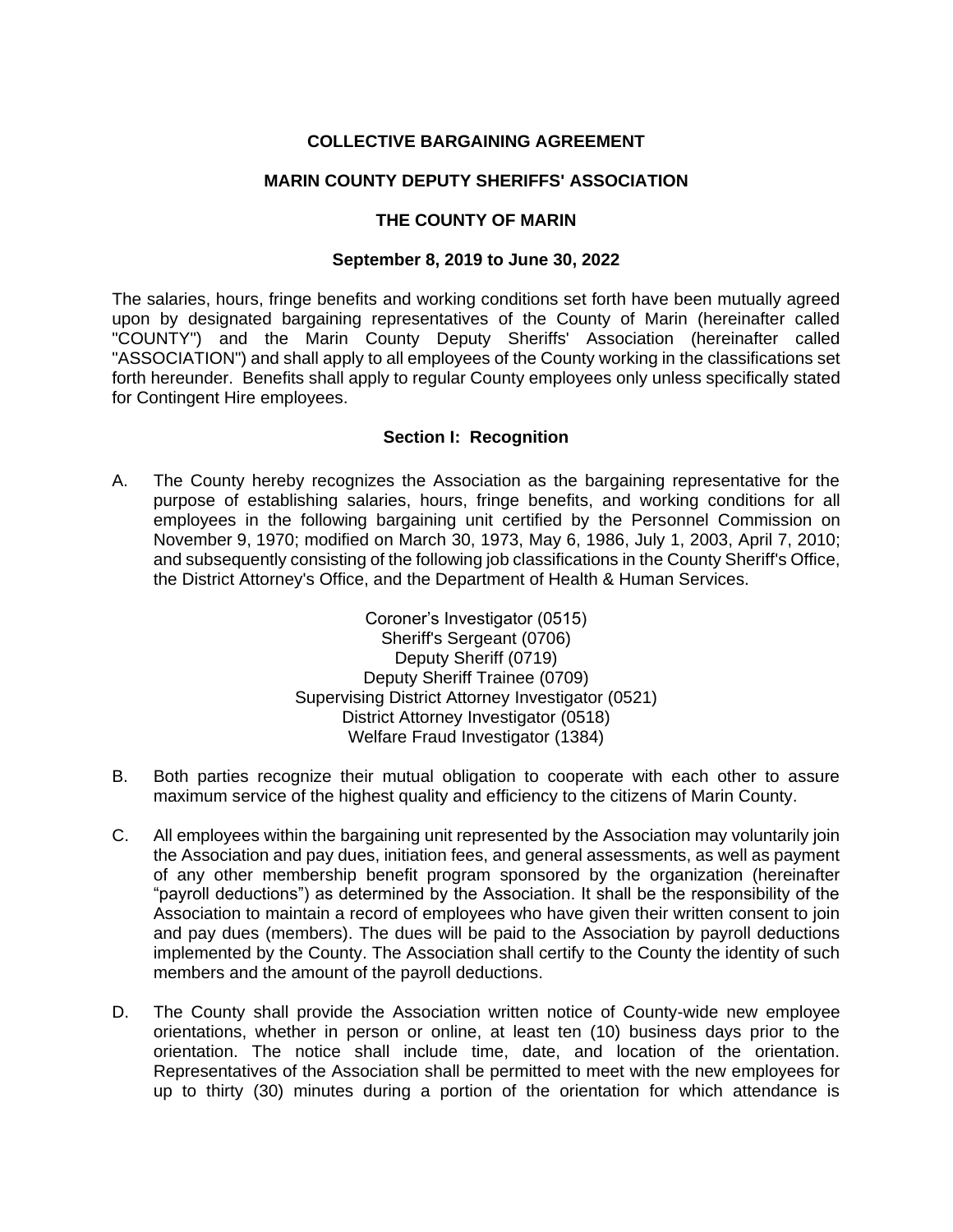mandatory. The Association shall provide the County at least five (5) business days prior to the orientation any materials it would like the County to distribute to new employees at the orientation. Alternatively, after receiving written notice of the County-wide new employee orientation, the Association and the Sheriff, the Chief District Attorney Investigator, or the Chief Investigator – Special Investigations Unit (Welfare Fraud) may arrange for an alternative new employee orientation for the Association at a mutually agreeable time. The specific date, time, and location of the alternative union meeting with the new employees will be coordinated by the identified County representative for the applicable job classification and the President of the Association or the President's designee.

The County shall make best efforts to provide the Association with the name, job title, department, work location, work, home and personal cellular telephone numbers, personal email addresses, and home addresses of all employees in the bargaining unit every 90 days, but not less than once every 120 days.

- E. The parties agree that upon certification of the Association that is has and will maintain employee's written authorization, the County will deduct dues as established by the Association from the salaries of its members. The sums so withheld shall be remitted by the County, without delay, along with a list of the employees who have had said dues deducted. Such dues shall continue so long as the Union remains the exclusive representative of this bargaining unit or unless discontinued or modified in accordance with the process outlined below.
- F. If an employee member in the bargaining unit desires to revoke, cancel or change prior dues deduction authorization, the County shall direct the employee member to the Association. Any such dues deduction revocation, cancellation and/or change shall only be effective when submitted by the Association directly to the County and is subject to the terms and conditions set forth in the original payroll deduction/authorization.
- G. The Association shall indemnify, hold harmless, and defend the County against any claim, including but not limited to any civil or administrative action, and expense and liability of any kind, including but not limited to reasonable attorney's fees, legal costs, settlements, or judgments, arising from or related to the County's compliance with this section. The Association shall be responsible for the defense of any claim within this provision, subject to the following: (i) the County shall promptly give written notice of any claim to the Association; (ii) the County shall provide assistance reasonably requested for the defense of the claim; and (iii) the Association has the right to control the defense or settlement of the claim; provided, however, that the County shall have the right to participate in, but not control, any litigation for which indemnification is sought with counsel of its own choosing, at its own expense; and provided further that the Association may not settle or otherwise resolve any claim or action in a way that obligates the County in any manner, including but not limited to paying any amounts in the settlement, taking or omitting to take any actions, agreeing to any policy change on the part of the County, or agreeing to any injunctive relief or consent decree being entered against the County, without the consent of the County. This duty to indemnify, hold harmless, and defend shall not apply to actions related to compliance with this section brought by the Association against the County.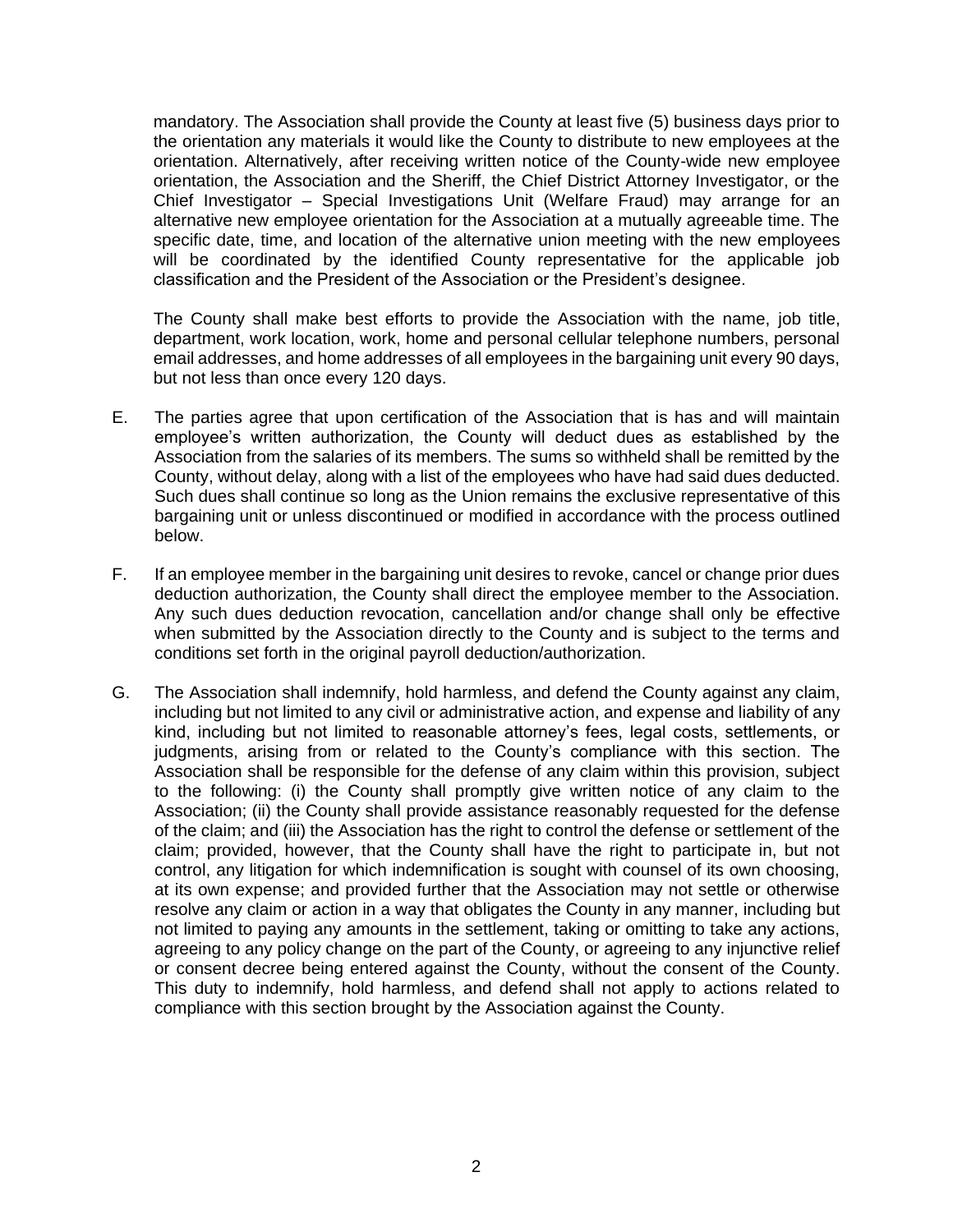#### **Section II: Existing Laws, Regulations, and Policies**

<span id="page-6-0"></span>This agreement is subject to all existing laws of the State of California and the ordinances and regulations of the County of Marin. The County, the Association, and the employees affected thereby, unless otherwise specified herein, shall be entitled to all benefits conferred thereby and shall observe all obligations engendered thereby.

## **Section III: Discrimination**

- <span id="page-6-1"></span>A. No member, official, or representative of the Association, shall, in any way, suffer any type of discrimination in connection with continued employment, promotion, or otherwise by virtue of membership in or representation of the Association.
- B. The parties to this agreement agree that they shall not, in any manner, discriminate against any person whatsoever because of sex, race, color, ancestry, religious creed, national origin, physical or mental disability, medical condition, age, marital status, the taking of family and medical leave per the Family Medical Leave Act (FMLA) or pregnancy disability leave, sexual orientation, political opinions or affiliations, gender identity, genetic information or any other factor unrelated to job performance.

# **Section IV: Bargaining**

<span id="page-6-2"></span>In connection with contract negotiations, unless otherwise agreed, each bargaining committee will not exceed six (6) persons. Employee members of the Association's bargaining and negotiating committee will be allowed to absent themselves from duties for reasonable periods of time, without loss of pay, for the purpose of participating in contract negotiations.

# **Section V: Notification**

<span id="page-6-3"></span>A. Except in cases of emergency as provided for under Government Code Section 3504.5, the County shall provide the Association with reasonable advance written notice (no less than 14 calendar days) and an opportunity to meet and confer in good faith prior to any final action by appropriate authority on any matter relating to salaries, hours, working conditions, and/or fringe benefits of employees in represented job classifications included within this agreement.

# **Section VI: Hours of Work**

<span id="page-6-4"></span>A. **Work Period:** As determined by the Sheriff (or designee), the standard work period for employees covered by this agreement shall be seven (7) consecutive calendar days, fourteen (14) consecutive calendar days, or twenty-eight (28) consecutive calendar days. Except as provided herein, the County and the Union agree to meet and confer over any changes to the seven (7), fourteen (14), or twenty-eight (28) day work period, as defined in this paragraph.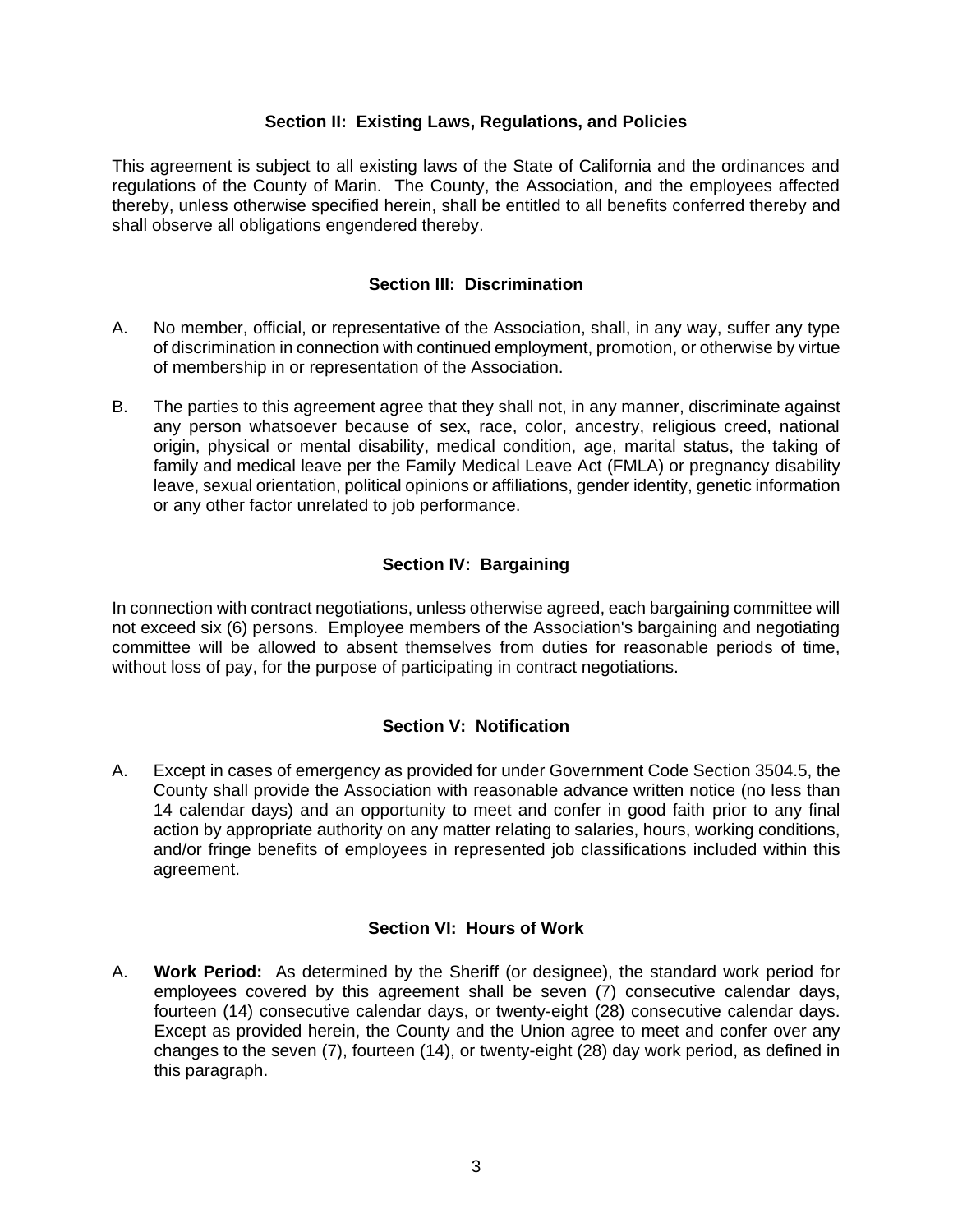- B. **Alternative Work Schedule:** An employee may request and the department head, at his/her discretion, may approve an alternative work schedule. All work schedules will be in compliance with the overtime provision of the Fair Labor Standards Act (FLSA). It is mutually understood that the Sheriff may unilaterally modify or terminate alternative work schedules with notice as provided herein.
- C. **Meals:** Provision shall be made for the usual and customary meal arrangement.
- D. **Work Schedule Changes:** All employees shall be assigned to work shifts with regular starting and quitting times. Seven (7) calendar days prior to the first of each calendar month, the work schedule for that month for all employees shall be posted in a prominent place at the regular place of reporting for work. Except in cases deemed to be an emergency by the department head involved, employees will be given one calendar week's written notice prior to any change in their work schedule. For the purpose of this subsection, "emergency" shall be defined as an unforeseen, unusual occurrence or a combination of unusual circumstances, which calls for immediate order or remedy to prevent injury or loss to persons or property, including disaster, riot, criminal disorder, war, or concerted civil unrest but not including shortage of staff due to foreseeable illness, disability leave, retirement, or general lack of staff due to unfilled vacancies.

# **Section VII: Administration**

- <span id="page-7-0"></span>A. The Association may, by written notice to the Director of Human Resources, designate three of its members within the representation unit as Association representatives. The workload of Association representatives shall be reduced to permit each to devote an average of 175 hours per year of working time to Association activities. In all cases, representatives shall secure permission from their supervisors before leaving a work assignment. Such permission shall not be unreasonably withheld. All release time shall be recorded on timesheets using the appropriate payroll code.
- B. Authorized representatives of the Association shall be allowed to post Association notices in compliance with Personnel Management Regulation (PMR) 4 and any modifications thereto.
- C. Association representatives may discuss with an employee a grievance or complaint; make inquiries in order to obtain relevant information related to a grievance, including discussions with supervisors, other employees or other management; assist employees in preparation for, or represent employees in the appeal and review steps of the grievance procedure or in arbitration; attend meetings with supervisors or other management officials with respect to grievance adjustments, consult or generally discuss items related to wages, hours, working conditions, and matters mutually agreed upon; prepare for meetings mutually agreed upon by the County and the Association to be scheduled for conferral or other purposes; and any other matters reasonably related to union business, by mutual agreement between the parties.

When an employee representative is conducting business as defined above, the representative will request permission of his/her immediate supervisor in reasonable advance of any meeting, advising the supervisor of his/her destination and when he/she expects to return. Such request will be granted by the supervisor unless work processes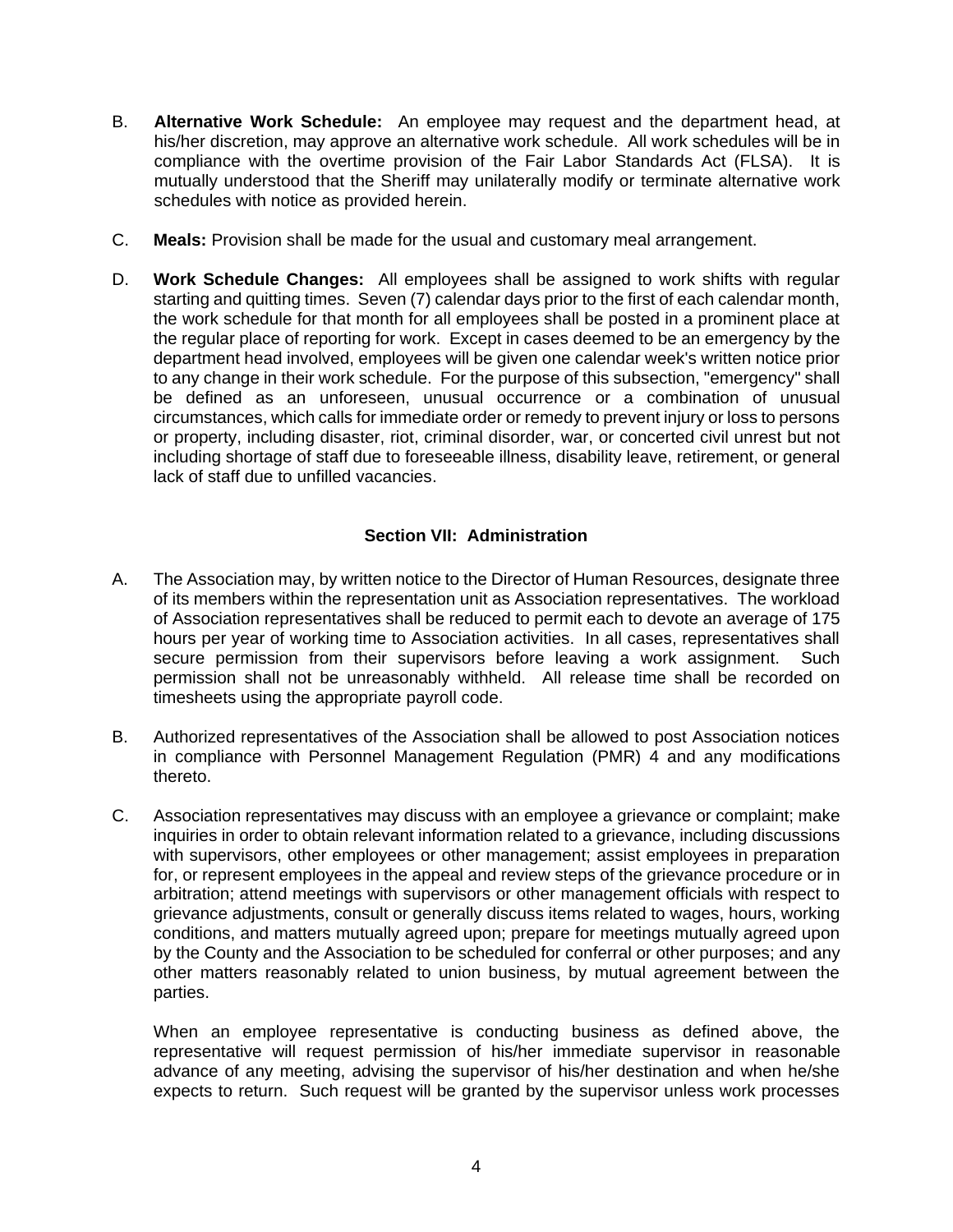require the presence of the employee at that time. Upon returning to his/her duty station, the employee representative will notify his/her supervisor. Upon arriving at the work place of an employee to be represented, the employee representative will normally be permitted to contact the employee. The represented employee also shall be required to request permission for time off in reasonable advance of any meeting. To the maximum extent possible, interviews between representatives and the employees will be held away from other employees and away from the public. If the employee representative is not permitted to contact the employee at the immediate time of arrival at the work place, the supervisor or designee, upon request, will advise the employee representative the reason why he/she cannot do so and the time the employee will be available. All Association activities shall be conducted in such a manner so as not to disrupt the work activities of the employees involved.

# **Section VIII: Health & Safety**

<span id="page-8-0"></span>The County shall comply with all applicable State and County safety regulations and shall furnish to employees, as needed, all safety equipment required therein.

# **Section IX: Equipment Provided**

- <span id="page-8-1"></span>A. The County shall provide all equipment it deems essential, or which is required by law, to complete assigned duties as follows:
	- **Ammunition** Ear protectors (upon request) **Handcuffs** Riot type helmet (with face shield) Duty weapon Raincoat Duty belt Belt keepers (4) OC spray and holder Concealable ballistic vest certified by the National Institute of Justice (NIJ)

Magazines (x3) Duty flashlight Handcuff case Duty holster Plastic cuffs (upon request) Rain pants Duty belt key holder CPR assistance kits

- B. All equipment provided by the County shall remain the property of the County.
- C. The County will notify the Association prior to the purchase of safety equipment regularly used in the course of assigned duties. The Association may submit recommendations for specifications with regard to such equipment. The County will consider such recommendations but not be bound by them in making purchases of such equipment.

#### **Section X: Leaves of Absence**

#### <span id="page-8-3"></span><span id="page-8-2"></span>**A. Prior Approval.**

All leaves of absence without pay shall be subject to prior approval of the affected department head and in compliance with PMR 44 and any modifications thereto.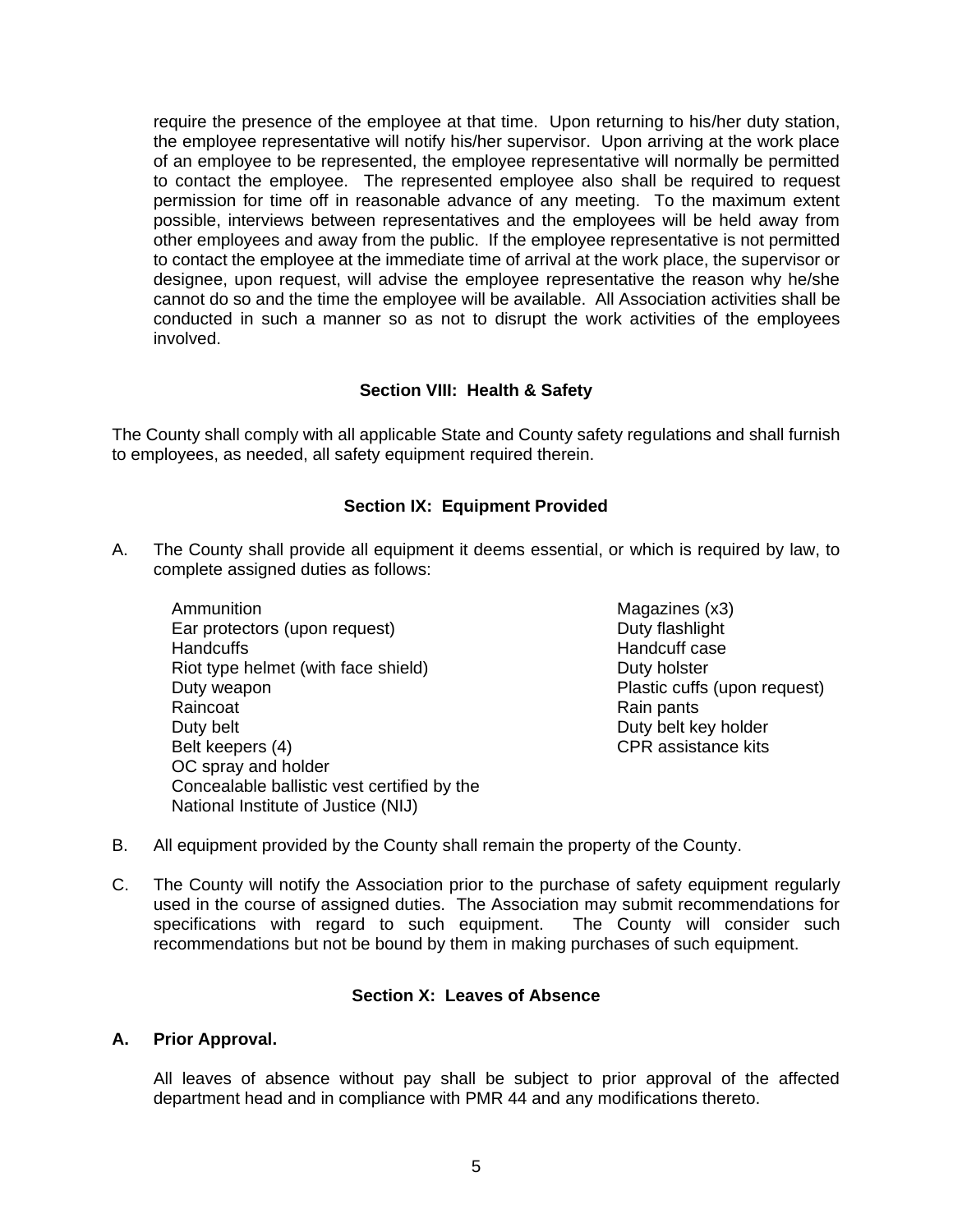# <span id="page-9-0"></span>**B. Preservation of Rights.**

Regular employees who are absent from duty on an authorized leave of absence shall not lose any rights accrued at the time the leave is granted.

# <span id="page-9-1"></span>**C. Leave Without Pay.**

In order for an employee to be granted leave without pay in cases other than sick leave, the employee shall first use all leave accruals including vacation and compensatory time off. In cases of prolonged sickness, prior to granting leave without pay, all leave accruals, including sick leave, if eligible, vacation, and compensatory time off, are to be exhausted.

# <span id="page-9-2"></span>**D. Extended Illness.**

The granting of leave with pay in cases of extended illness of long-term County employees will not be a condition afforded within the terms of this contract.

# <span id="page-9-3"></span>**E. Jury Duty.**

Regular employees summoned for jury duty while on duty shall be deemed to be on special paid leave for the duration of their jury duty and shall receive their regular salary. Any amount received as jury fees for such service shall be waived or returned to the County. Regular employees may retain any expense reimbursement.

# <span id="page-9-4"></span>**F. Promotional Examinations.**

Regular employees shall be allowed special leave with pay, during regular working hours, to take merit system promotional examinations scheduled by the County of Marin.

# **Section XI: Reinstatement Following Reduction-in-Force**

<span id="page-9-5"></span>The reduction in force and reappointment procedures between the County of Marin and Association are agreed to and established as follows:

#### <span id="page-9-6"></span>**A. Order of Layoff.**

- 1. Layoffs and/or reduction in force shall be made by classification under an appointing authority. A classification is defined as a position or number of positions having the same title, job description, and salary. Contingent Hire employees shall be laid off before probationary employees, and probationary employees shall be laid off before permanent employees in the affected classification. In effecting the preceding order, part-time, permanent employees with more seniority can displace a full-time, permanent employee. Employees in lower-level classes underfilling the affected classification will be laid off first.
- 2. If two (2) or more employees within a classification have achieved permanent status, such employees will be laid off or reduced on the following basis: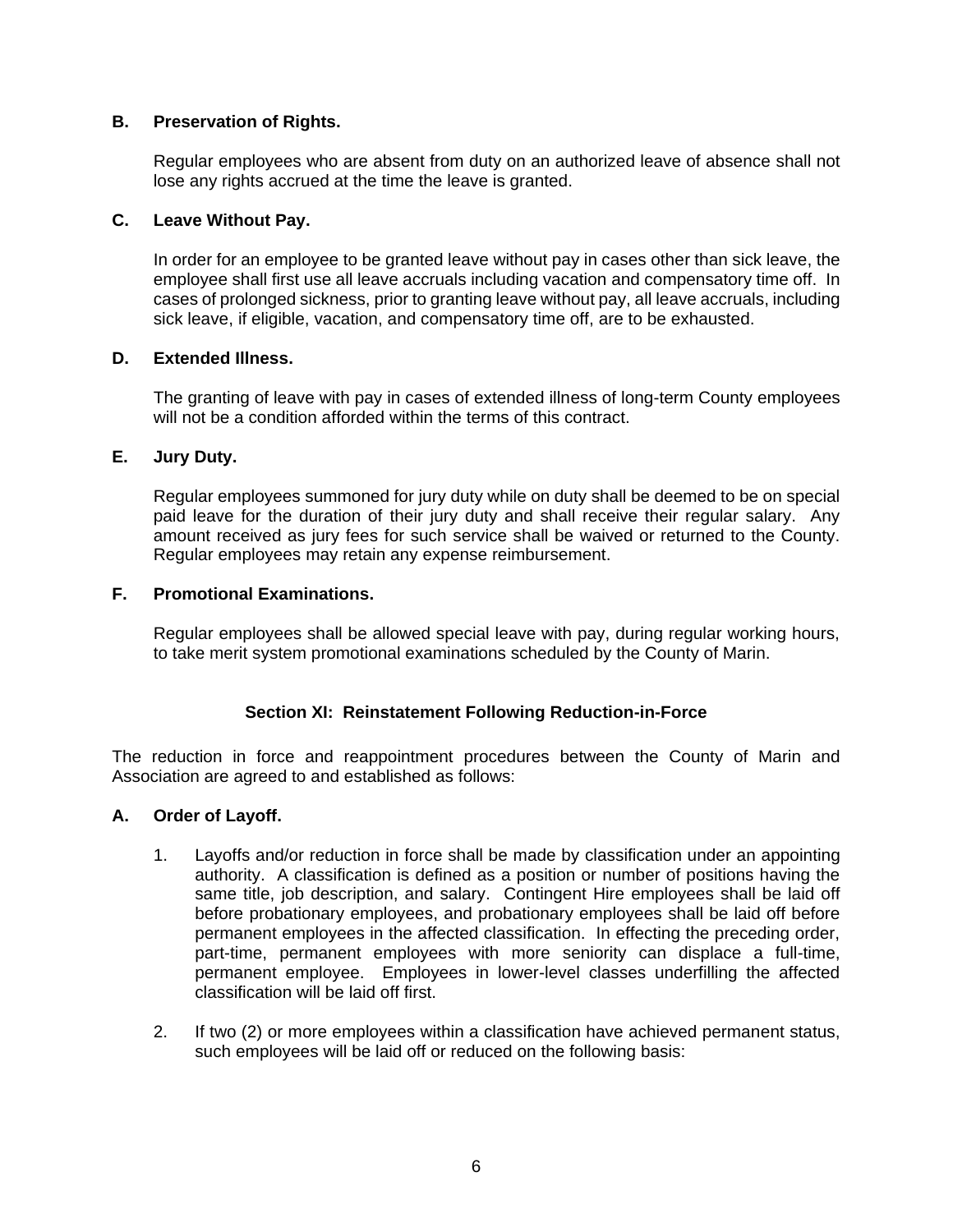- a. Seniority will be based on date of hire in the affected classification and will be determinative. Such seniority shall include time served in higher classification(s). The computation of seniority for part-time employees will be credited based on date of hire into the classification and full time equivalency (FTE). Time spent on leave of absence without pay beyond twelve (12) consecutive weeks will not count toward seniority.
- b. If the seniority of two (2) or more employees in the affected classification or higher classification(s) is equal, departmental seniority shall be determinative.
- c. If all of the above factors are equal, the date permanent status in County service is achieved shall be determinative.
- d. If all of the above are equal, date of certification for appointment shall be determinative.
- 3. The break in service of an employee who is reinstated pursuant to Section E shall not be counted as County service.

#### <span id="page-10-0"></span>**B. Exceptions.**

Notwithstanding the foregoing, if the appointing authority determines that the public interest will not be served by application of the above criteria, the appointing authority may depart therefrom on the basis of clearly demonstrable special skill(s) which are essential for the job. If more than one employee possesses such special skill(s), seniority, as defined in subsection 2 above, shall be the determining factor within that group of employees. In such case, the appointing authority shall notify the employee to be laid off, in writing, specifying the basis for such determination in detail. The employee may have five (5) working days thereafter to appeal the determination to the Personnel Commission who shall hold a hearing within fifteen (15) days after receipt of the appeal and who shall thereafter make a decision within five (5) days, and that decision shall be final.

#### <span id="page-10-1"></span>**C. Bumping.**

An employee designated to be laid off may bump into a class at the same salary level within the same department or into the next lower classification within the same department in which such employee has previously held status in such classification with the County. An employee who is bumped shall be laid off in the same manner as an employee whose position is abolished.

#### <span id="page-10-2"></span>**D. Transfer.**

All efforts will be made by the County Department of Human Resources to transfer any employee who is to be affected by the reduction in force to another vacant position for which such employee may qualify. The length of eligibility for such transfer will be the period of notifications provided in Section F but not longer than the effective date of such layoff or reduction.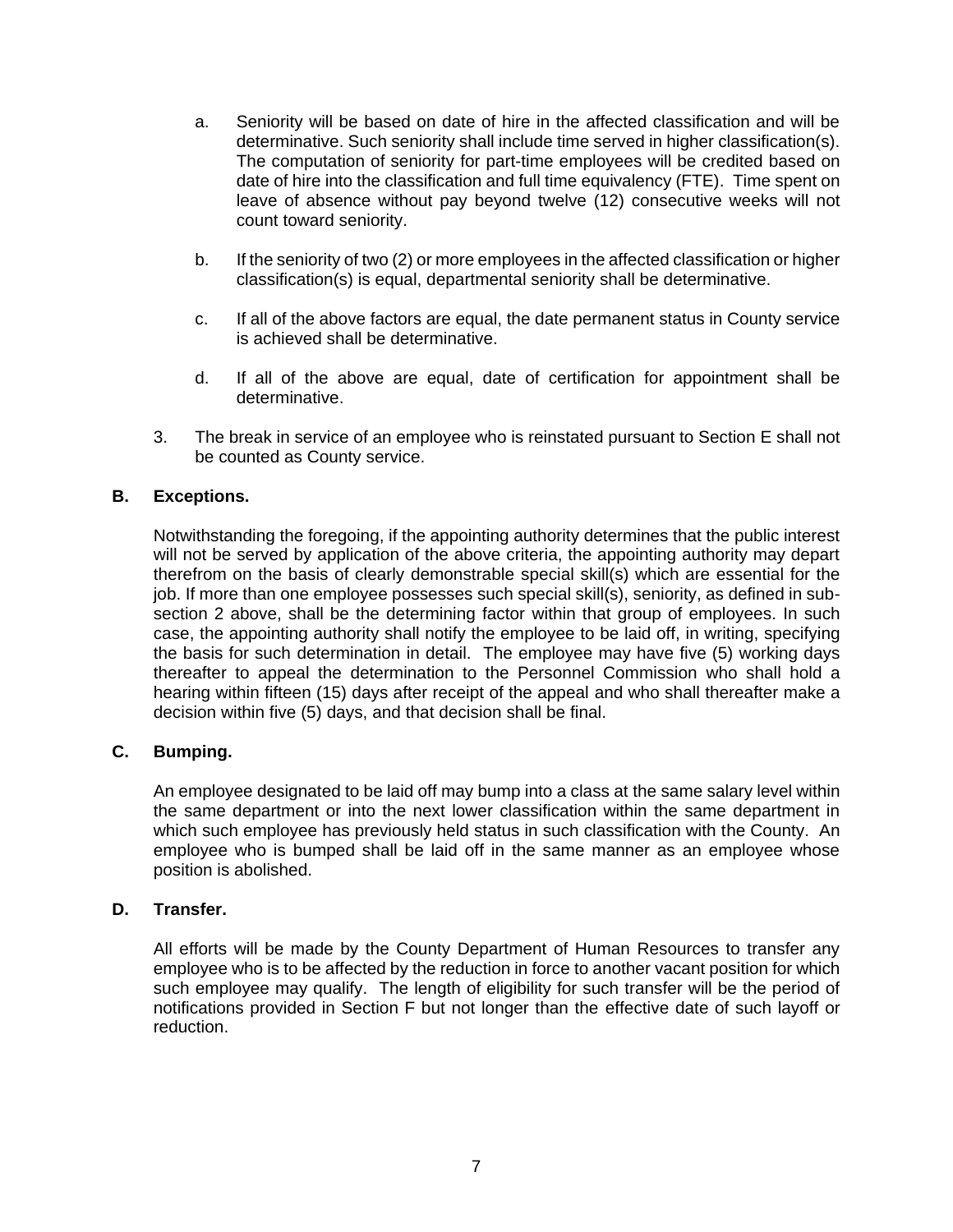# <span id="page-11-0"></span>**E. Re-employment Following Reduction in Force.**

- 1. Individuals who have been laid off or demoted shall be offered reappointment to the same classification in which they held status in the order of seniority in the classification. Individuals demoted in lieu of reduction in force shall be offered restoration to the highest class in which they held status and in which there is a vacancy prior to the appointment of individuals who have been laid off.
- 2. Each person who has been laid off or demoted in lieu of a layoff from a position the person held, shall, in writing, be offered reappointment in the same classification in the same department should a vacancy occur in the classification within one (1) year after the layoff or demotion.
- 3. Should the person not accept the reappointment within seven (7) calendar days after the date of the offer, or should the person decline or be unable to begin work within two (2) weeks after the date of acceptance of the offer, the person shall be considered unavailable for employment, shall forfeit the right to re-employment, and shall be removed from the re-employment list.
- 4. Whenever a person is unavailable for re-employment, the next senior person who is eligible on the department re-employment list shall be offered re-employment in the same manner and under the same conditions as in Subsection 1 above.
- 5. Should there be no person on the department re-employment list eligible and available for re-employment, the position shall be filled by the countywide re-employment list for the same classification. The Human Resources Department shall certify up to five (5) of the remaining eligible persons in order of seniority in the classification from the countywide re-employment list for selection by the appointing authority. The countywide re-employment list shall consist of the names of all individuals laid off or demoted in order of seniority by classification irrespective of department.
- 6. Persons selected from the countywide re-employment list shall have their names removed from the department re-employment list for classification in which they were re-employed. Should there be no persons on the re-employment list eligible or available for re-employment, vacancies shall be filled from an appropriate eligible list.
- 7. Employees reappointed to the same department under the provision above will not be required to complete a new probationary period if they had previously held permanent status in the classification. Employees reappointed to a new department following a reduction in force shall be required to complete a new probationary period in the new department. Employees who had not completed their probationary period shall serve the remainder of the probationary period upon reappointment. Period increase dates shall be controlled by PMR 48 and any modifications thereto.
- 8. Employees restored to previously held positions shall be deemed to have returned from a leave of absence for the purpose of all rights and benefits legally permissible.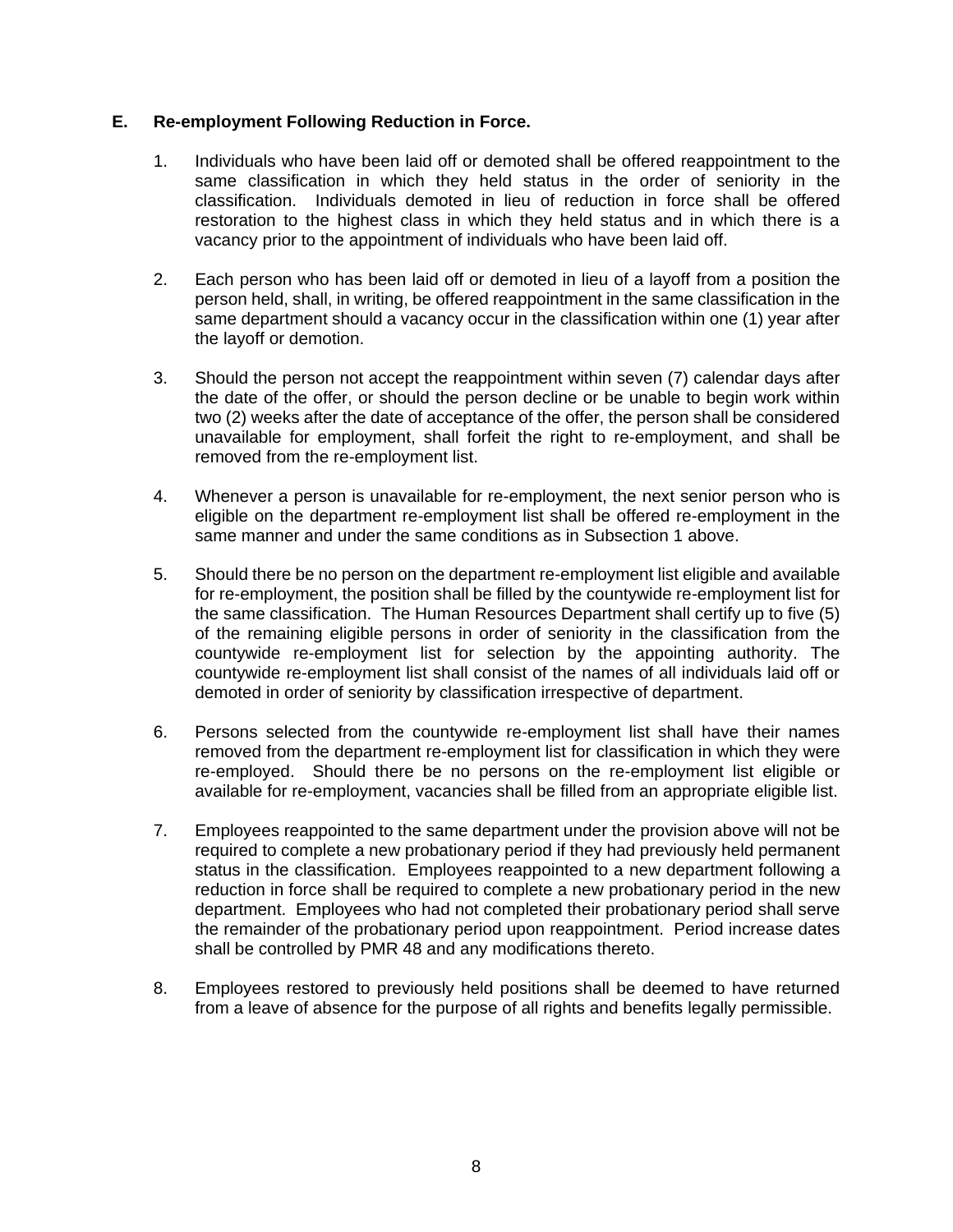# <span id="page-12-0"></span>**F. Notice to Employees and Recognized Employee Organizations.**

Regular employees designated for layoff or demotion shall be notified in writing at least four (4) calendar weeks prior to the anticipated date of termination or demotion. The Association shall also be so notified.

## **Section XII: Overtime and Call Back**

<span id="page-12-1"></span>Regular employees shall be paid for all overtime worked no later than the second paycheck following performance of the work at one and one-half (1.5) time rates, subject to the following limitations, conditions, and authorizations:

#### <span id="page-12-2"></span>**A. Overtime Defined.**

Overtime is time worked beyond the number of hours per day equaling the normally scheduled workday or is time worked on holidays other than regular days off.

#### <span id="page-12-3"></span>**B. Overtime Rounded to Nearest Half Hour.**

Overtime shall be compensated to the nearest 6 minute increment.

#### <span id="page-12-4"></span>**C. Overtime Records.**

Overtime payments shall be based on time records maintained as may be required by County and shall be open to review by Association. A copy of said record shall be sent to each employee upon request.

#### <span id="page-12-5"></span>**D. Overtime Approval.**

The affected department heads shall be responsible for the approval of all overtime, and they shall formulate procedures for the administration thereof as they deem necessary.

## <span id="page-12-6"></span>**E. Overtime Sign-Up.**

Requests and offers for overtime must be posted at all stations and places of work assignments. Deputies working in the area where the overtime is to occur will have the first offer for that duty. Exceptions shall be SDO coverage.

#### <span id="page-12-7"></span>**F. Sergeants' Overtime Sign-Up.**

Sergeants are eligible for special overtime assignments and outside contract details. Special overtime assignments and outside contract details shall not include any performance of regular sergeant duties and activities during regularly assigned duty shifts. Special overtime compensation for sergeants shall be paid at one and one half times the top step salary rate of the Deputy Sheriff classification, unless the overtime assignment specifically requests a Sergeant's position, in which case the prohibition against performing regularly assigned supervisory duties shall not apply. The rate of compensation under those circumstances shall be one and one-half times the participating sergeant's current rate of pay.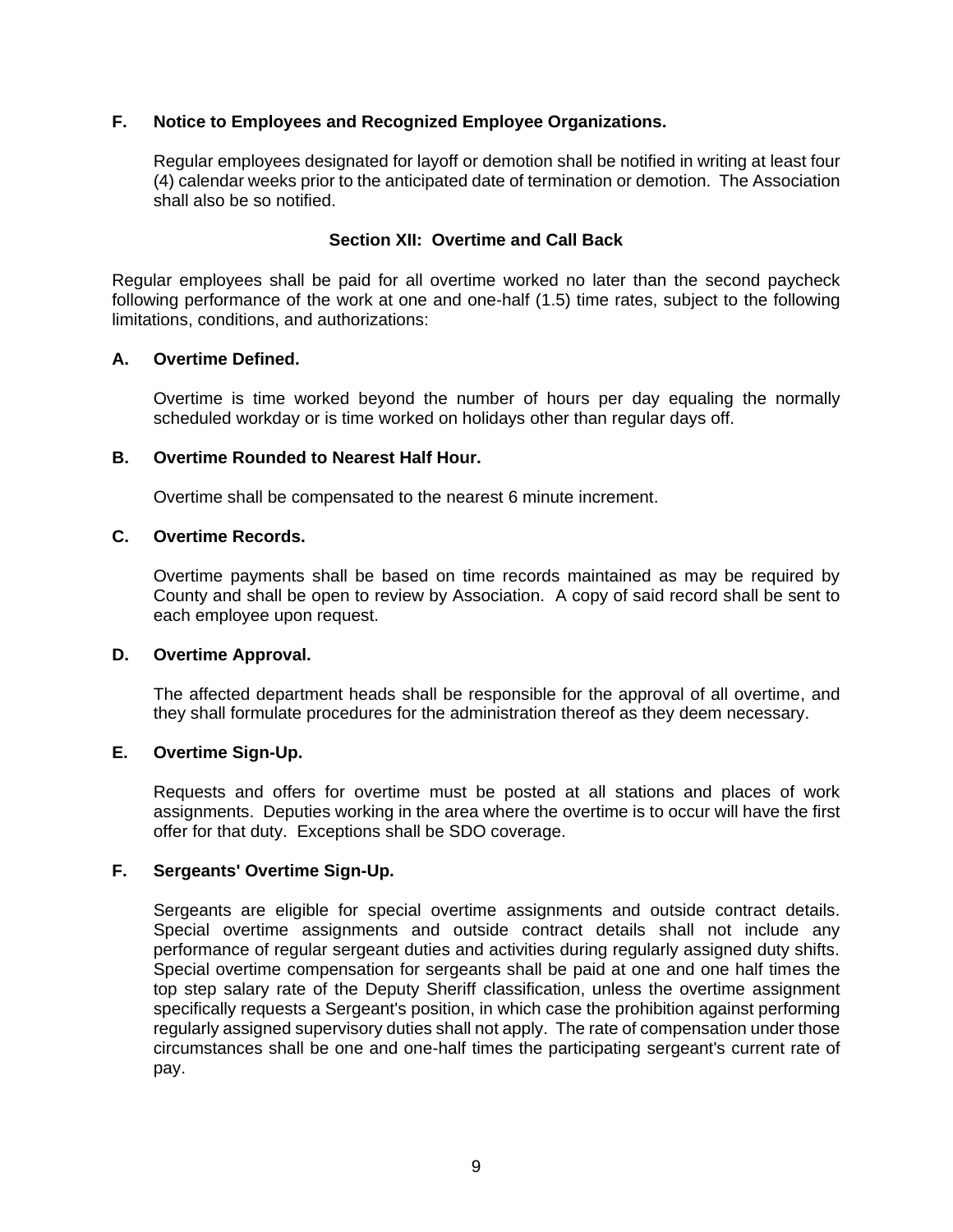# <span id="page-13-0"></span>**G. Compensatory Time.**

No employee shall accrue more than eighty four (84) hours of compensatory time in any one fiscal year. No employee shall accumulate more than one hundred twenty (120) hours of overall compensatory time without specific approval of the Board of Supervisors. Where an employee opts for compensatory time, one and one-half hours of compensatory time shall be credited for each hour of overtime worked.

# <span id="page-13-1"></span>**H. Compensatory Days Off.**

In addition to the current policy, Deputy Sheriffs shall be allowed to give fifteen (15) days' notice of intended compensatory time off. The Sheriff's Department shall be responsible for covering that shift. The advance notice shall not exceed forty-five (45) days. Deputies are allowed no more than two (2) consecutive days off under this Agreement.

This shall be on a first-come-first-serve basis. This Agreement shall not interfere with compensatory time off used in conjunction with annual vacation time. No more than one deputy per shift shall be allowed to take time off under this agreement.

For purposes of requests for compensatory time off, the parties agree that the following days shall constitute days for which no compensatory time off will be approved.

> Fourth of July **Thanksgiving** Christmas New Year's Eve

#### <span id="page-13-2"></span>**I. Call Back.**

Any regular employee who has departed from his/her work location and is called back to work is guaranteed a minimum of four (4) hours' compensation at the applicable (overtime) rate unless the call back time immediately precedes the employee's regular shift.

# <span id="page-13-3"></span>**J. Call Back Due to Duty Assignment.**

Any regular employee who is subject to being called back to work, either because of their regular duty assignment, i.e., Investigations Division Detective, or specialty collateral duty, i.e., SRT Member, HNT Member, Dive Team Member, etc., and who is ordered to report to work as a result of that regular or specialty assignment, is guaranteed a minimum of four (4) hours' compensation at the applicable (overtime) rate, providing the employee is in fact called back and has responded to that directive to return to work, subject to the limitations described above.

For the purpose of this section, "responded" means an employee has either responded to the requested location and/or is en route to such location.

#### <span id="page-13-4"></span>**K. Standby.**

Any regular employee who is required by written order of the affected department head or designee to remain on immediate call shall receive one and one-half hours' compensation for each eight-hour shift. Any standby orders shall remain in effect until canceled by the Sheriff or Undersheriff or designee.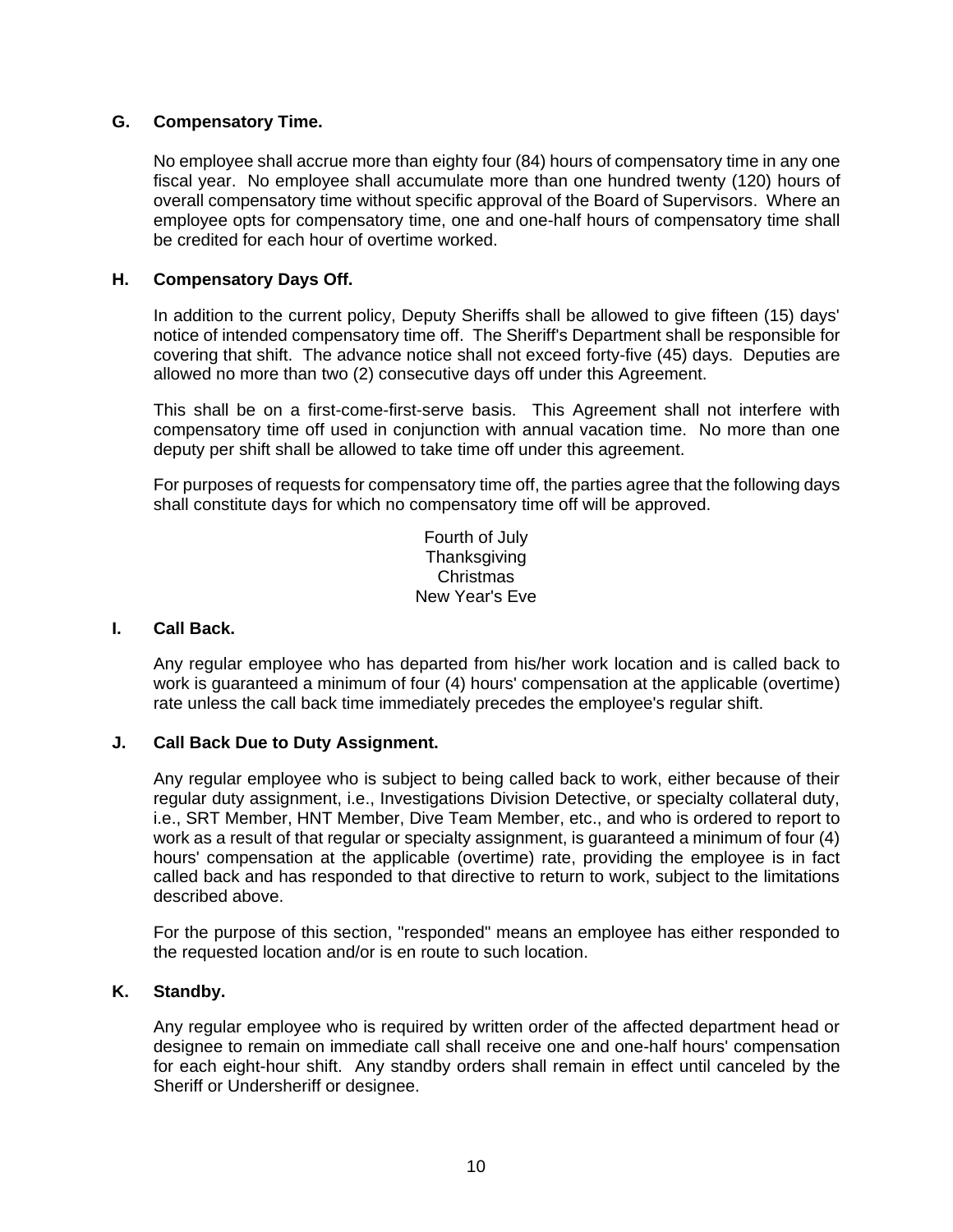#### <span id="page-14-0"></span>**L. Court Appearance Standby.**

If a court appearance is canceled after 1600 hours the day before the officer's regularly scheduled duty time, two (2) hours of compensation will be paid at the overtime rate. If the court appearance is scheduled on the officer's regular day off, it must be canceled by 1600 hours the work day before (Monday-Friday) and in accordance with the Department's agreed upon system, or the officer is to be compensated with three (3) hours of pay at the overtime rate.

#### <span id="page-14-1"></span>**M. Meals.**

Excluding court call-back time, if a regular employee is required to work four (4) consecutive hours over time and as a result thereof, is unable to partake of a meal in the employee's customary fashion, County shall provide a reasonable meal, or in lieu thereof, the cost of the meal not in excess of the normal costs specified in Administrative Regulation No. 1, for each four- (4) hour period worked, outside the employee's regular working hours. The time necessary to consume such a meal shall be deemed time worked.

#### **Section XIII: Rest Periods**

<span id="page-14-2"></span>Under normal conditions, the work schedule of all employees shall provide a fifteen- (15) minute rest period during each four-hour period.

#### **Section XIV: Vacations**

<span id="page-14-3"></span>Vacation credit shall be expressed and accrued at the hourly rates indicated.

#### <span id="page-14-4"></span>**A. Accrual Rates.**

Each regular hire employee shall be entitled to accrue vacation credits based on the number of months worked in continuous service in accordance with the following schedule.

| <b>Months of</b><br><b>Service</b> | <b>Years of</b><br><b>Service</b> | <b>Maximum</b><br><b>Working Days</b> | <b>Maximum</b><br><b>Hourly Accrual</b> | <b>Maximum</b><br><b>Accrual Hours</b> |
|------------------------------------|-----------------------------------|---------------------------------------|-----------------------------------------|----------------------------------------|
| 12                                 |                                   | 10                                    | .0385                                   | 80                                     |
| 36                                 | 3                                 | 12                                    | .0462                                   | 96                                     |
| 60                                 | 5                                 | 15                                    | .0577                                   | 120                                    |
| 120                                | 10                                | 20                                    | .0770                                   | 160                                    |
| 240                                | 20                                | 25                                    | .0962                                   | 200                                    |
| 360                                | 30                                | 30                                    | .1154                                   | 240                                    |

#### <span id="page-14-5"></span>**B. Vacation After Six Months.**

The department head or designee shall authorize vacations up to the number of hours actually accrued after six (6) months (1,040 hours) of continuous employment; however, the department head or designee may exercise his or her discretion to deny a vacation request based on operational needs.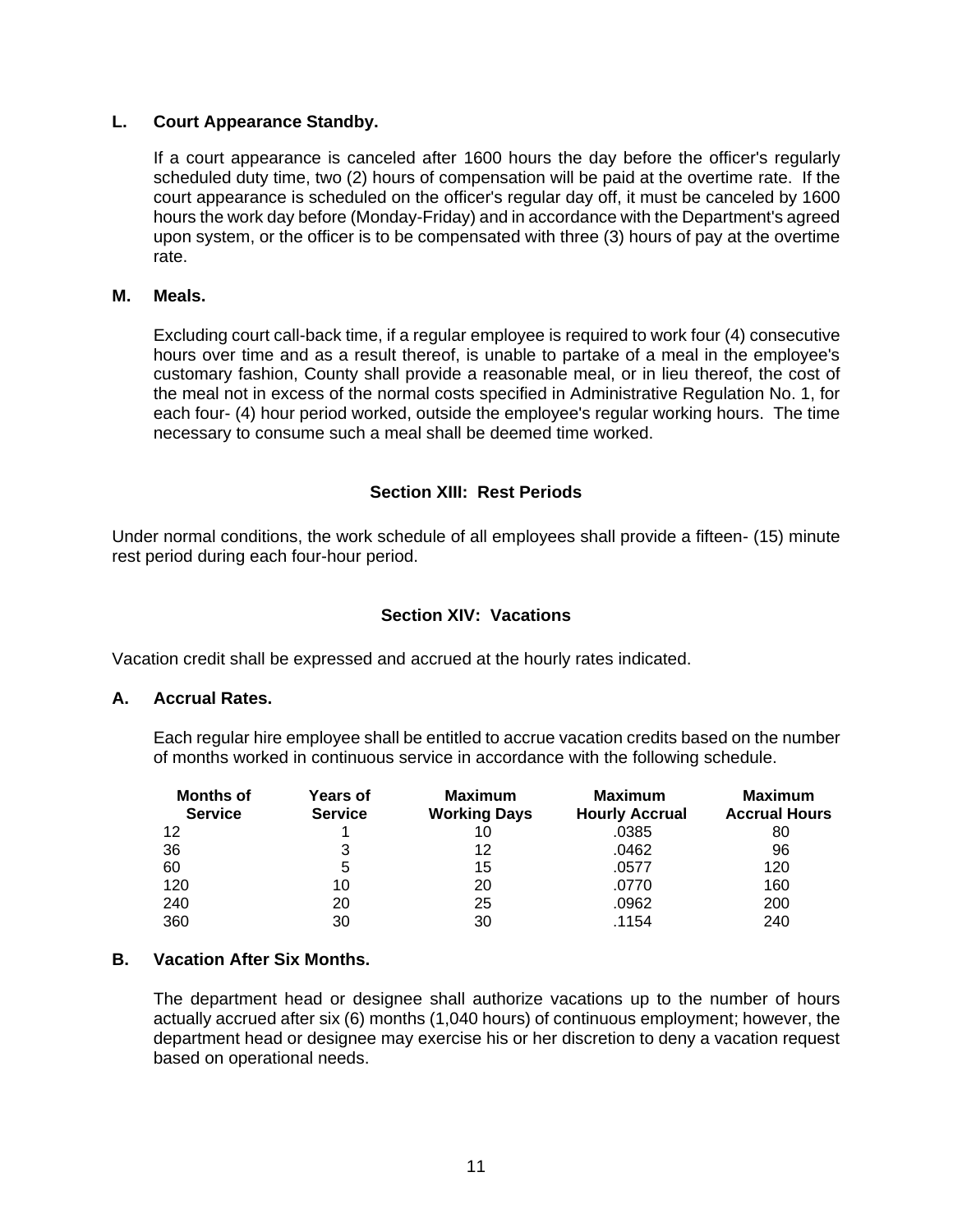# <span id="page-15-0"></span>**C. Unused Vacation Time.**

Effective the first pay period in January of 2008, accumulated, unused vacation time shall not exceed thirty-eight (38) days (304 regular hours) per employee. Thereafter, the additional accumulation shall be suspended unless otherwise approved in advance by the County Administrator, in the County Administrator's sole discretion, in cases where such is beneficial to County. When an employee reaches 304 hours, he or she shall cease earning vacation time until his or her balance falls below the maximum accrual.

# <span id="page-15-1"></span>**D. Holiday and Sickness During Vacation.**

When a holiday falls within an employee's vacation period, one additional day's vacation shall be granted. If an employee becomes ill while on vacation, the time of actual illness may be charged against accumulated sick leave, subject to sick leave requirements.

# <span id="page-15-2"></span>**E. Vacation Payment at Termination.**

A person who resigns, retires, is laid off, or discharged, and who has earned vacation time on record, shall be paid for the vacation as of the effective date of the termination except that no payment shall be made to any employee who has been employed less than six (6) continuous months (1,040 regular hours).

# <span id="page-15-3"></span>**F. Regular Days Off.**

Regular days off that fall immediately before or after an employee's annual vacation period shall be considered a part of that annual vacation period. The employee shall enjoy the same protections against call back, standby, on call, or forced overtime during those scheduled regular days off as he/she does during the annual vacation period itself.

# **Section XV: Sick Leave**

<span id="page-15-4"></span>Additional information regarding leave may be referenced in PMR 44, not incorporated herein.

# <span id="page-15-5"></span>**A. General.**

- 1. Each regular full-time employee's sick leave under the biweekly payroll system shall be accrued at the hourly rate of .0462.
- 2. Unused sick leave shall be accumulated without limit.
- 3. Sick leave with pay up to a total number of working days accumulated shall be granted by the department head in case of bona fide illness or bona fide injury of employee. The Association recognizes the County's right to require the employee to provide an acceptable physician's certificate at any time in order to continue sick leave or as a requirement of returning to work.
- 4. After the third occasion within the fiscal year an employee claims sick leave on the day immediately before or after his regular days off or before or after a holiday off, the time off shall be considered to be vacation time, or leave without pay if there is no vacation accrued, unless an acceptable physician's certificate verifying the illness is submitted to the County.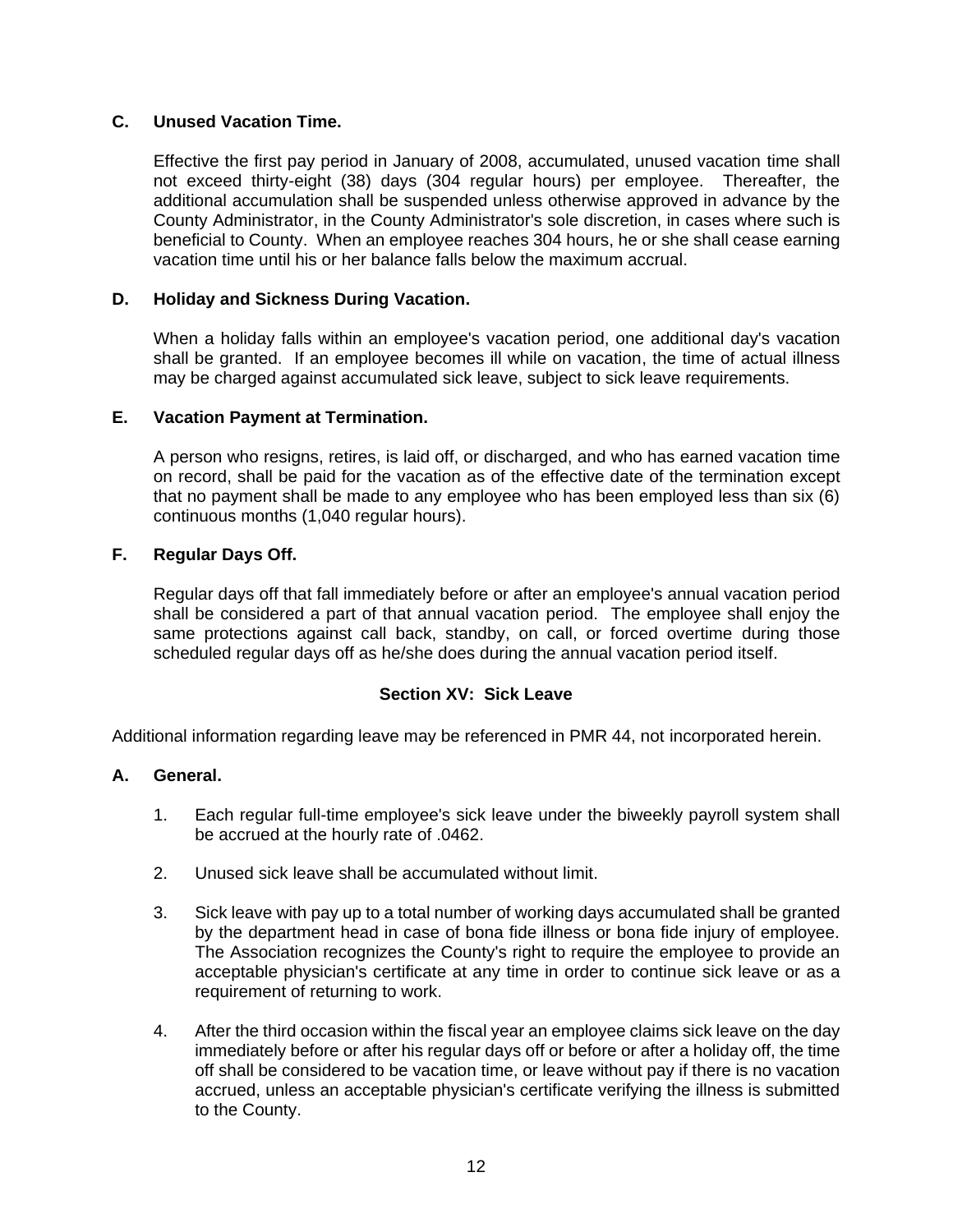# <span id="page-16-0"></span>**B. Bereavement.**

Leave with pay up to forty (40) consecutive working hours within one fiscal year shall be granted by the department head or his/her designee to be used by the employee in case of the death of a mother, father, spouse, registered domestic partner, parents of a spouse or domestic partner, grandparents, sister, brother, son, daughter, or son or daughter of a registered domestic partner or spouse of a regular employee. If the bereavement leave ends during an employee's alternate work schedule shift, the employee may continue leave using other accrued leave balances through the end of that regularly-scheduled shift. Bereavement leave in case of death of other persons whose death is a matter of concern to the employee may be granted upon approval of the County Administrator. Bereavement leave shall be charged against the employee's accumulated sick leave.

# <span id="page-16-1"></span>**C. Exceptions.**

Sick leave with pay shall not be granted for illness or for an injury attributable to an outside occupation for which workers' compensation benefits are available.

#### <span id="page-16-2"></span>**D. Industrial Accidents.**

In cases of work-related illness of injury, the employee shall receive full pay for a period not to exceed one year, in accordance with Labor Code Section 4850, where applicable, without charge against sick leave provided the County determines that:

- 1. The illness of injury is, in fact, work related.
- 2. Time off is warranted by a physician.
- 3. The duration of the time off work is warranted by a physician
- 4. Medical report certified time off.

In accordance with Labor code section 4600, the County has the right to require the treatment of work-related injuries or illnesses by a County-designated physician, except that after 30 days from the date that the injury is reported, the employee may be treated by a physician of his or her own choice within a reasonable geographic area.

However, if the employee has submitted the "Employee's Designation of Personal Physician" (form mandated by State law) to his or her employer prior to the date of injury (as defined by the Business & Professional Code 2000) that he or she has a personal physician who retains the employee's medical records and medical history and has agreed in advance to be the pre-designated physician, the employee shall have the right to be treated by that physician from the date of injury. The employer shall continue to have the duty to provide first aid treatment and appropriate emergency treatment reasonably required by the nature of the injury or illness (LC 9780.2)

If the work related disability continues beyond the one-year period of Labor Code 4850 benefits, where applicable, accumulated sick leave shall be applied to time off work in a proportionate amount which when added to the worker's compensation benefits will provide total compensation equal to the employee's regular wage or salary. Upon exhaustion of accumulated sick leave, accrued vacation time may be applied in the same manner.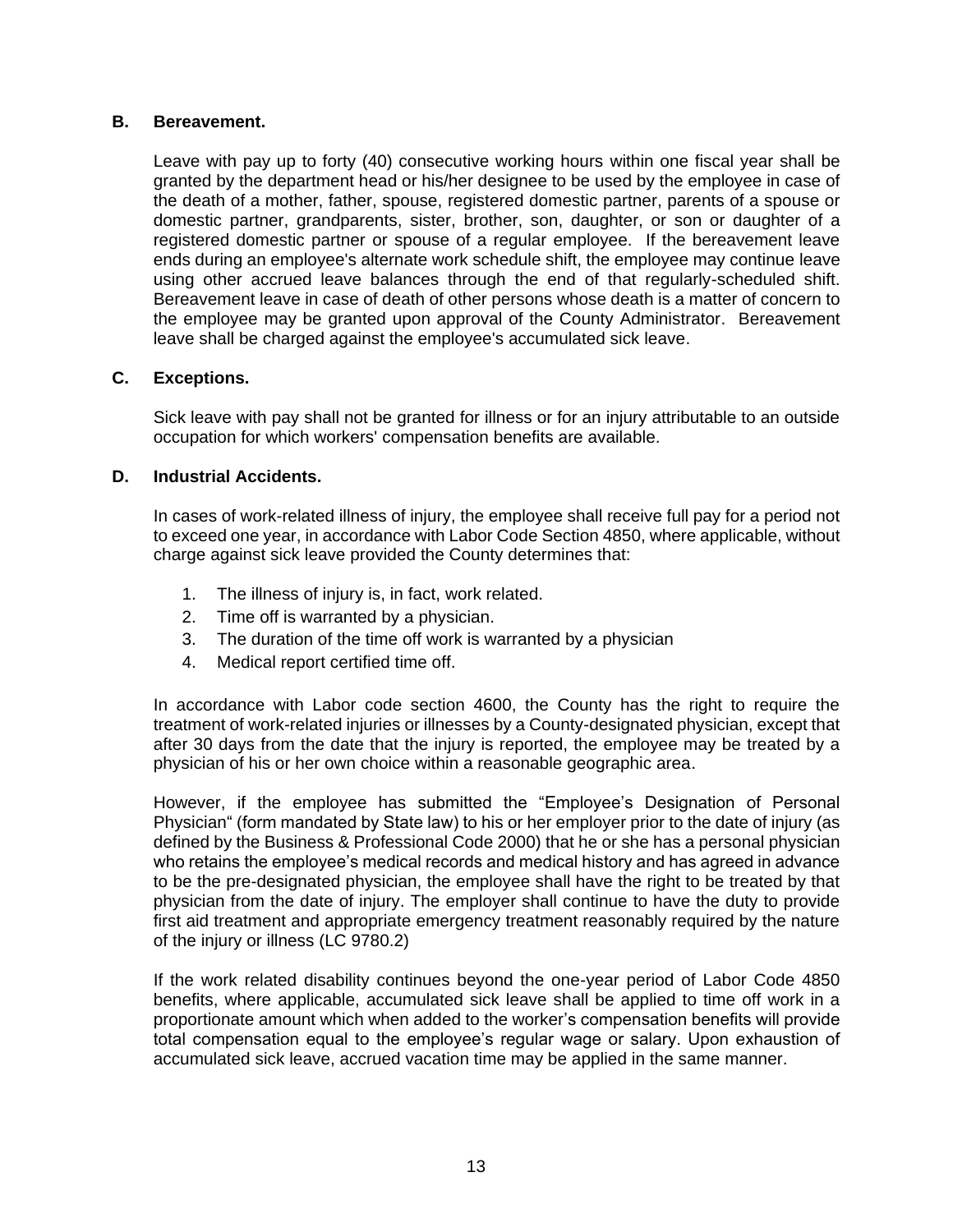Compensation shall continue until the employee returns to work, all accruals are exhausted, or it is medically determined that there is a permanent disability which precludes return to regular duties, whichever occurs first.

# <span id="page-17-0"></span>**E. No Smoking Policy Implementation.**

The parties acknowledge that smoking presents health risks for employees and for the County that the parties agree should be addressed. To that end, the County will be implementing a "No Smoking" policy. The parties agree to meet and confer on the impacts and effects of such a policy at the time of implementation.

# <span id="page-17-1"></span>**F. Family Sick Leave.**

Leave with pay up to 48 working hours within one fiscal year shall be granted by the department head for an employee who must care for a son, daughter, spouse, or domestic partner residing in the same household during the illness. Such leave shall be charged against accumulated sick leave.

# <span id="page-17-2"></span>**G. Catastrophic Leave Donation Program.**

Employees will be eligible for participation in the County Catastrophic Leave Donation Program as outlined in PMR 44 and any modifications thereto.

# **Section XVI: Holidays**

# <span id="page-17-4"></span><span id="page-17-3"></span>**A. List of Holidays.**

Regular employees shall be entitled to the following holidays with pay:

- 1. First Day of January.
- 2. Martin Luther King, Jr., Day
- 3. Twelfth Day of February.
- 4. Third Monday in February.
- 5. Last Monday in May.
- 6. Fourth Day of July.
- 7. First Monday in September.
- 8. Ninth Day of September.
- 9. Veterans' Day.
- 10. Thanksgiving Day.
- 11. Friday Immediately Following Thanksgiving Day.
- 12. December 25.

Employees will also be compensated for any future days proclaimed as a public fast, thanksgiving, or holiday and made applicable to County employees by the President of the United States or the Governor of the State of California and approved by the Board of Supervisors.

To be eligible for holiday pay, employees must be in paid status on both the day before and the day after the holiday.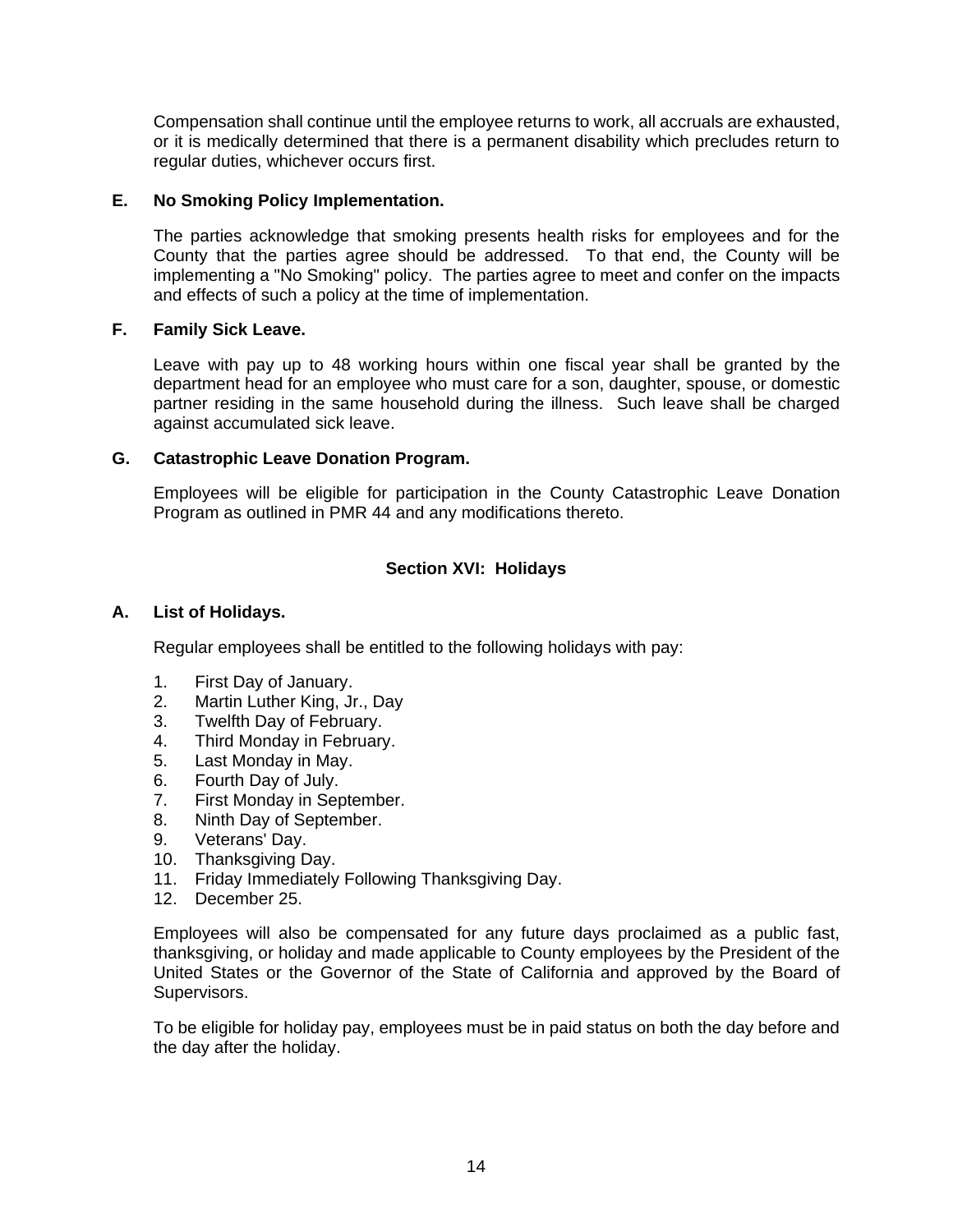#### <span id="page-18-0"></span>**B. Holidays Falling on Saturday or Sunday.**

When a holiday falls on a Saturday or a Sunday, the Friday preceding a Saturday holiday or a Monday following a Sunday holiday shall be deemed to be a holiday in lieu of the day observed. For an employee who does not work a Monday through Friday schedule, the day immediately following the employee's two days off shall be deemed to be a holiday in lieu of the day observed.

# <span id="page-18-1"></span>**C. December 24 and 31.**

December 24 and December 31 shall be observed as a half day (four hours) holiday if those dates fall on a Monday, Tuesday, Wednesday, Thursday, or Friday, providing that those days are not deemed holidays above.

#### <span id="page-18-2"></span>**D Equitable Treatment.**

Regardless of days worked or days off, each employee is entitled to the same number of paid holidays during the year as would be earned by an employee whose work week extends from Monday through Friday and whose regular days off are Saturday and Sunday. This section is provided with the intent of assuring equitable like treatment for all employees.

#### <span id="page-18-3"></span>**E. Compensation.**

A regular employee who is required to work on a day celebrated as a holiday, as listed above, or the employee's holiday for an employee on an alternate schedule, shall be compensated at one and one-half times rate.

# **Section XVII: Uniforms**

<span id="page-18-4"></span>A. Effective the pay period beginning September 8, 2019, the County shall, at the end of each calendar quarter, pay \$243.75 (\$975.00 annually) as uniform allowance to each officer employed on the date of payment and who is required to maintain a uniform.

> Sheriff's Sergeant (0706) Deputy Sheriff (0719) Deputy Sheriff Trainee (0709)

Effective the pay period beginning September 8, 2019, the County shall, at the end of each calendar quarter, pay \$87.50 (\$350.00 annually) as uniform allowance to each Coroner's Investigator (0515) who is employed on the date of payment and who is required to maintain a uniform, in lieu of the uniforms previously provided by the Sheriff's Department.

B. Upon request, the uniform allowance may be advanced to new members for the initial purchase of uniforms. If the new employee leaves the position of Deputy Sheriff Trainee, Deputy Sheriff, or Coroner's Investigator prior to one year of service, the employee shall be required to pay back the uniform allowance as follows:

| Payback Schedule  |
|-------------------|
| 100% of allowance |
| 50% of allowance  |
| 25% of allowance  |
|                   |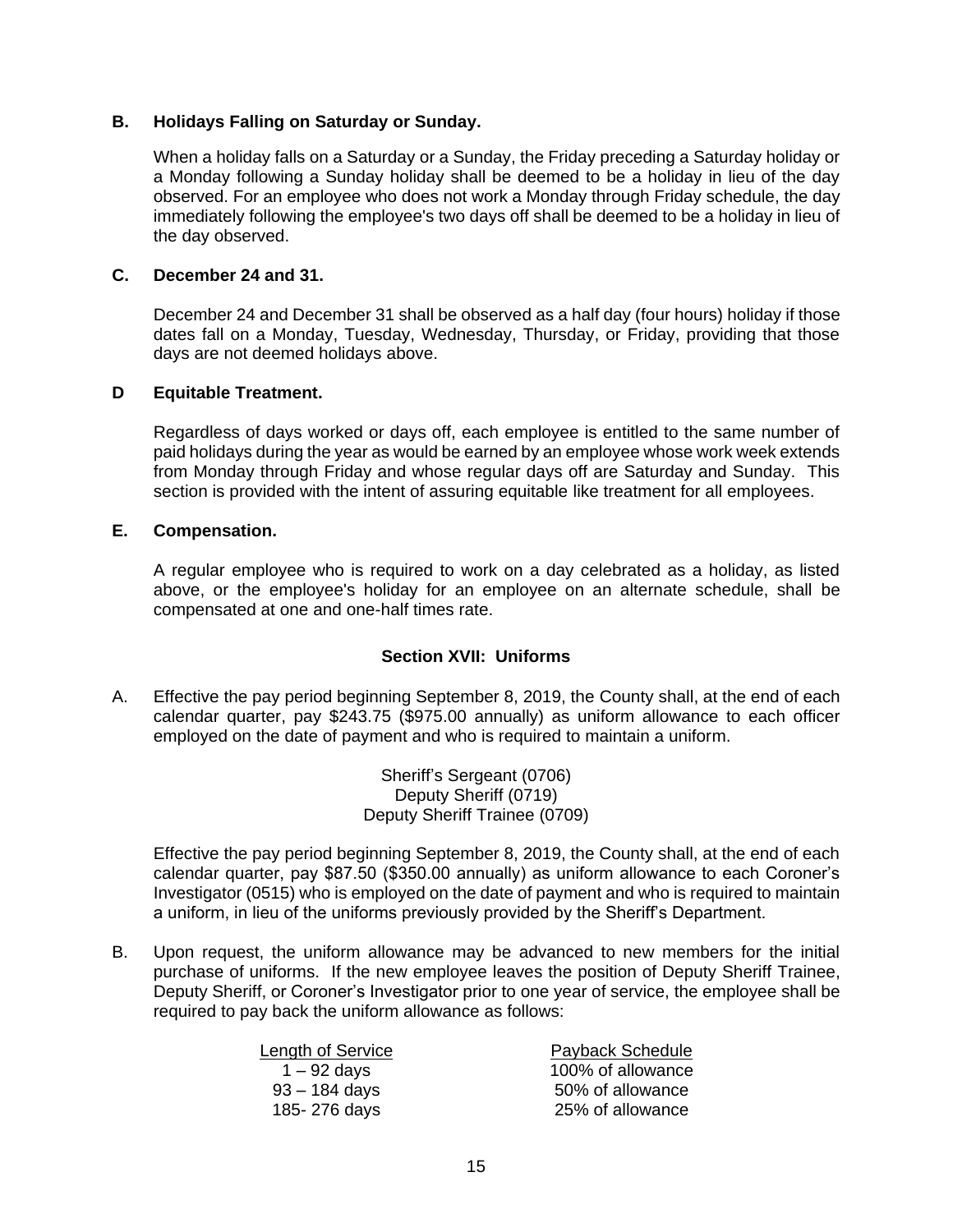# **Section XVIII: Medical, Dental, Life, and Supplement Benefits Insurance**

<span id="page-19-0"></span>The County provides a fringe benefits package described below. Unless expressly stated, all benefits listed in this article are prorated based upon the employee's regular hire FTE. Hours worked as a Contingent Hire (i.e. Extra Hire) employee, and/or hours worked in excess of a Part-Time Regular Hire FTE, and/or overtime hours do not count toward the accrual of benefits.

#### <span id="page-19-1"></span>**A. Biweekly Fringe Benefits.**

1. General.

The total benefit package paid by the County toward an employee's premiums for health, dental, vision, basic life and supplemental life insurance programs in which the employee is enrolled shall be increased as follows:

In calendar year 2019, the County's biweekly fringe benefit contribution for regular hire employees enrolled in a County medical plan shall be:

|                      | <b>Biweekly Payment</b> | <b>Biweekly Payment</b> |
|----------------------|-------------------------|-------------------------|
|                      | <b>Annual Salaries</b>  | <b>Annual Salaries</b>  |
|                      | At/Above \$70,000*      | Below \$70,000*         |
| <b>Employee Only</b> | \$540.33                | \$540.33                |
| $Employee + 1$       | \$614.66                | \$626.36                |
| Dependent            |                         |                         |
| Employee + Family    | \$824.26                | \$847.65                |

\*Annual salary threshold to determine the County's fringe benefit contributions shall be above/below \$74,000 for calendar years 2020 and 2021.

Effective in December 2019, December 2020, and December 2021, in the pay period in which health insurance rates are normally adjusted, the County will provide an increase to the flat dollar contribution amount by an amount equivalent to zero percent (0%) – five percent (5%), based on the Kaiser Silver premium increase (or the premium increase to the County's lowest cost HMO at that time) to benefited employees at the employee plus one (1) and employee plus two (2) benefit levels.

Additionally, an employee enrolling in County medical coverage is eligible to receive up to \$100.00 cash back of any remaining unused amount of their bi-weekly fringe benefit package with the exception as expressed below.

Elimination of Cash Back for New Hires and Employees Not Receiving Cash Back as of September 8, 2019:

- Effective September 8, 2019, there will be no cash back of any remaining unused amount of an employee's bi-weekly fringe benefit package for the following:
	- o Employees hired on or after September 8, 2019.
	- o Employees who do not receive cash back as of September 8, 2019.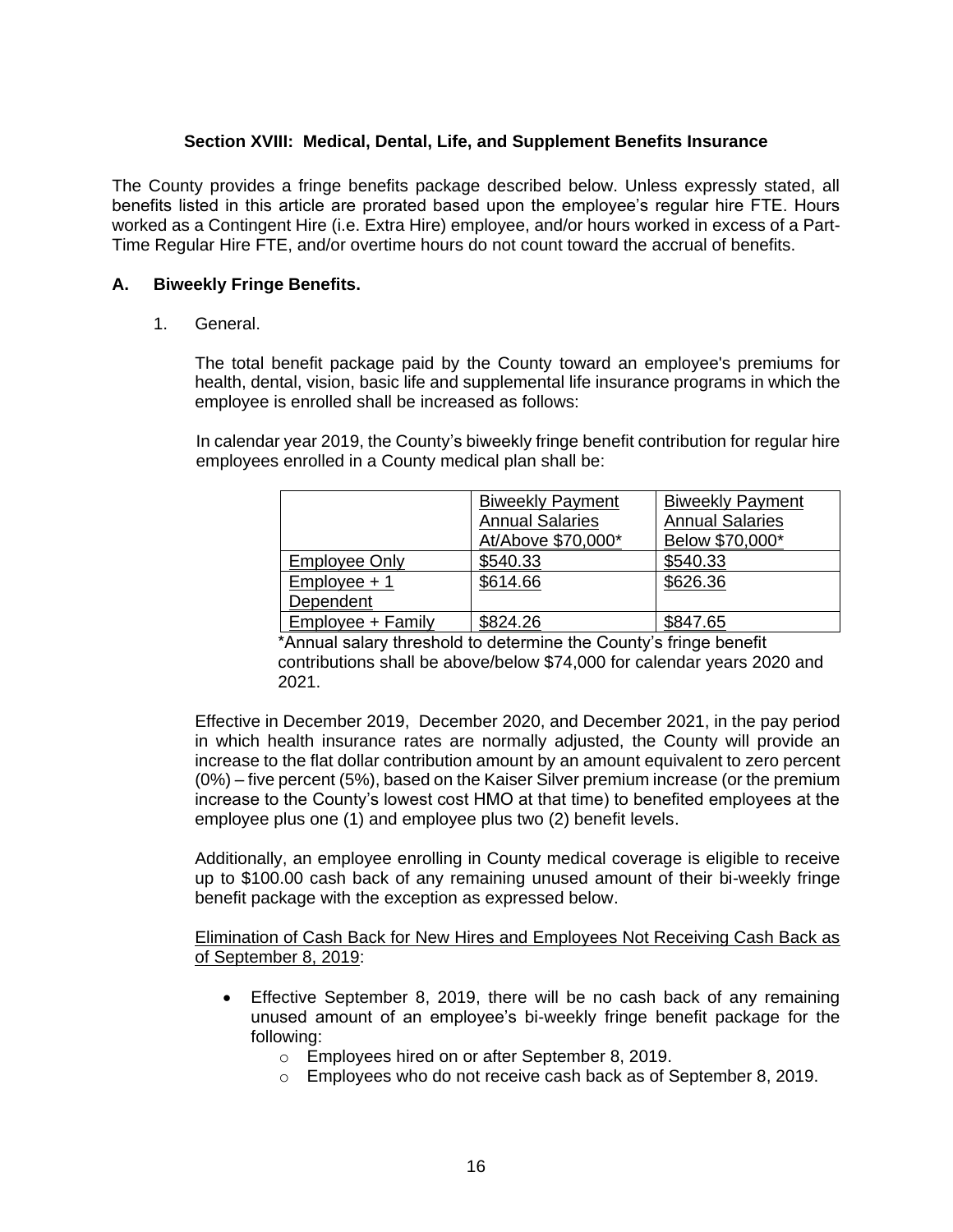# Hold Harmless

Effective at the end of the final full pay period of the 2019-2022 agreement, the County will eliminate Hold Harmless monies for all represented employees. Effective the first full pay period of July 2022, employees who had received Hold Harmless monies as of the last full pay period in fiscal year 2021-2022, greater than or equal to \$100.00 per pay period, will receive a lump sum amount equivalent to 52 pay periods of Hold Harmless monies, based on the amount the employee received as of the last full pay period in fiscal year 2021-2022.

# <span id="page-20-0"></span>**B. Impact of Legislation.**

It is agreed that should during the term of this contract, Congress pass legislation that has an impact on the health care benefits, the Association and the County shall meet and confer on the impact of said legislation on the benefit package. The Association does so with the understanding that this agreement in no way obligates or commits the Association to change their benefit package.

# <span id="page-20-1"></span>**C. Meet and Confer in the Event of Changes.**

County agrees to meet and confer with Association in connection with negotiations, bid invitations, or changes in coverage of applicable medical, dental, life, and long-term disability insurance programs.

#### <span id="page-20-2"></span>**D. Waiver of Participation.**

During open enrollment or within 30 days of a qualifying event, as defined by the County of Marin 125 plan, any employee covered by this Agreement may make written application to the Director of Human Resources for waiver of required participation in a medical plan if said employee provides evidence of coverage in a group plan through other sources. An employee who waives participation under this section shall use the fringe-benefit package to pay for mandated benefits, plus the employee may receive up to an additional one hundred dollars (\$100) cash back. Otherwise, effective December 16, 2007, there will be no additional cash back provided.

#### <span id="page-20-3"></span>**E. Payroll Deductions.**

County further agrees to continue payroll deduction service as in effect June 30, 1970 for insurance programs sponsored by Association. Said services shall not be extended to any additional programs without the approval of the County Administrator.

# <span id="page-20-4"></span>**F. Surviving Beneficiary.**

The County will assist the surviving spouse or other beneficiary in filing for life insurance benefits for those eligible employees who die in the line of duty.

#### <span id="page-20-5"></span>**G. Domestic Partners.**

The County agrees to offer medical, dental, and vision insurance for registered domestic partners. The employee will be responsible for any tax withholding liability of any such benefits per Internal Revenue Service (IRS) and State of California regulations.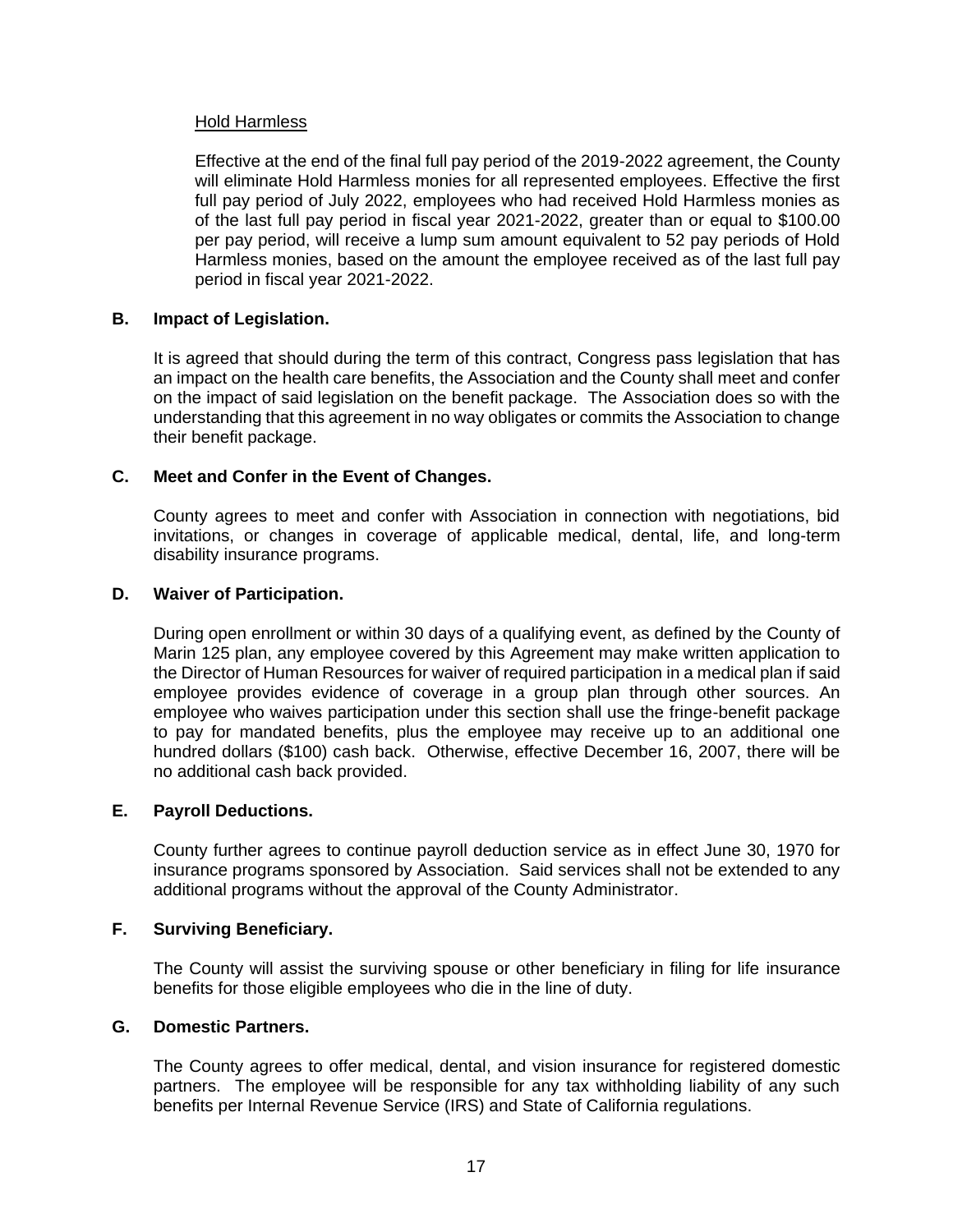#### <span id="page-21-0"></span>**H. Long-Term Care Insurance.**

Regular Hire employees may participate in the long-term care insurance program at the employee's own cost during the annual open enrollment period.

#### <span id="page-21-1"></span>**I. Dependent Care Assistance and Flexible Spending Account (FSA).**

Regular Hire employees may participate in the County's Dependent Care Assistance Plan (DCAP) and Flexible Spending Account (FSA) in accordance with IRS Section 125.

# **Section XIX: Part-Time Employees**

<span id="page-21-2"></span>Regular part-time employees shall receive a pro rata share of the County's monthly contribution towards employee's insurance premiums based on the actual number of regular hours worked.

# **Section XX: Mileage**

<span id="page-21-3"></span>An employee who is authorized by the department head to use a private automobile in the performance of the employee's duties shall be paid for the job-related mileage driven. The County will use the annual IRS mileage reimbursement rate for employees who use their own automobiles for County business.

## **Section XXI: Retirement**

#### <span id="page-21-5"></span><span id="page-21-4"></span>**A. Changes to Retirement Benefit.**

Unless required to do so by law, the County shall not revise any benefit provided by the retirement system to employees or to any other person when such revision will change present or future retirement system contributions by employees subject to this Agreement, provided, however, such benefit change may be made when agreed to by certified representatives on behalf of bargaining units representing a majority of all employees so affected.

#### <span id="page-21-6"></span>**B. Tax Exempt Requirement.**

County shall make available provisions within Internal Revenue Code 414 (H) (2) (Tax Exempt Requirement).

#### <span id="page-21-7"></span>**C. Cost of Living for Retirement.**

Effective July 13, 1997, employees will be responsible for payment of 50% of the cost of the living adjustment (COLA) for retirement not to exceed 3.1%.

#### <span id="page-21-8"></span>**D. Sick Leave Conversion.**

Effective July 1, 2007, bargaining unit members may convert up to seventy-five percent (75%) of unused sick leave to retirement service credit at the time of retirement.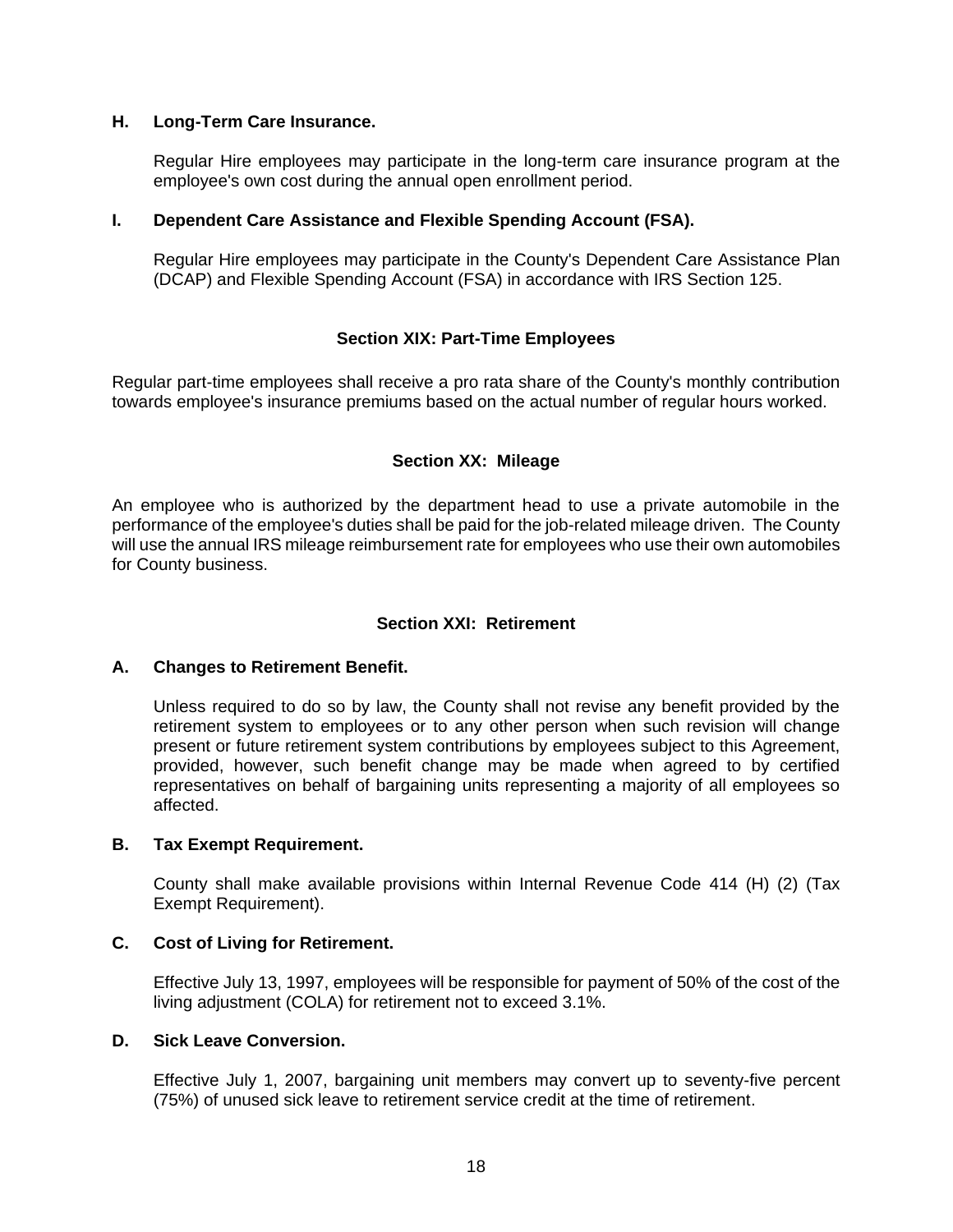## <span id="page-22-0"></span>**E. Retirement Enhancement.**

For employees hired between July 7, 2003 and January 1, 2005, the retirement formula is 3% @ 55 for current bargaining unit employees. The parties agree to utilize 7.28% as the present actuarial value of the increased cost for the 3% @ 55 retirement enhancement. The parties further agree that eligible bargaining unit employees will share in that cost increase by contributing 50% of the 7.28% increase or 3.64%.

The parties are implementing this section in accordance with Section 31678.2 of the California Government Code. In accordance with this section, members shall pay the 3.64% as part of the contribution by the employer that would have been required if Section 31664.2 (3% @ 55 enabling legislation) had been in effect during the period of time for which this benefit is effective (i.e., going forward and backward).

This Agreement shall only be applicable to members who retire on or after the effective date of the resolution implementing this section of the Agreement or July 7, 2002.

For employees hired between January 2, 2005 and December 31, 2011, the retirement formula is 3% @ 50 for current bargaining unit employees. The parties agree to utilize 5.2% as the actuarial value of the increased cost for the 3% @ 50 retirement enhancement. The parties further agree that eligible bargaining unit employees will share in that cost increase by contributing 50% of the 5.2% or 2.6%. The parties are implementing this section in accordance with Section 31678.2 of the California Government Code. In accordance with this section, members shall pay the 2.6% as part of the contribution by the employer that would have been required if Section 31664.1 (3% @ 50 enabling legislation) had been in effect during the period of time for which this benefit is effective (i.e. going forward and backward).

This Agreement shall only be applicable to members who retire on or after the effective date of the resolution implementing this section of the Agreement on January 2, 2005.

If new retirement options, such as a hybrid option, become available to the County of Marin during the term of this agreement, the parties agree to re-open this section of the agreement.

#### <span id="page-22-1"></span>**F. Tier IV.**

All Miscellaneous employees represented by the Association who work three-quarters time or more and are hired after January 1, 2013 are required to participate in Marin County Employee Retirement Association Tier IV. The Retirement Tier IV formula shall be 2% at 61 ¼ as stated in Cal. Gov. Code 31676.1. In Tier IV, the minimum age of eligibility is 55, the maximum COLA is 2% and there is a three year Final Average Salary (FAS).

#### <span id="page-22-2"></span>**Section XXII: Peace Officers Research Association of California (PORAC) Retiree Medical Trust**

All eligible Regular Hire employees covered by this Agreement shall participate in a retiree medical expense reimbursement plan administered by the PORAC Retiree Medical Trust. The trust shall be and remain separate and apart from any Employer health insurance funding program.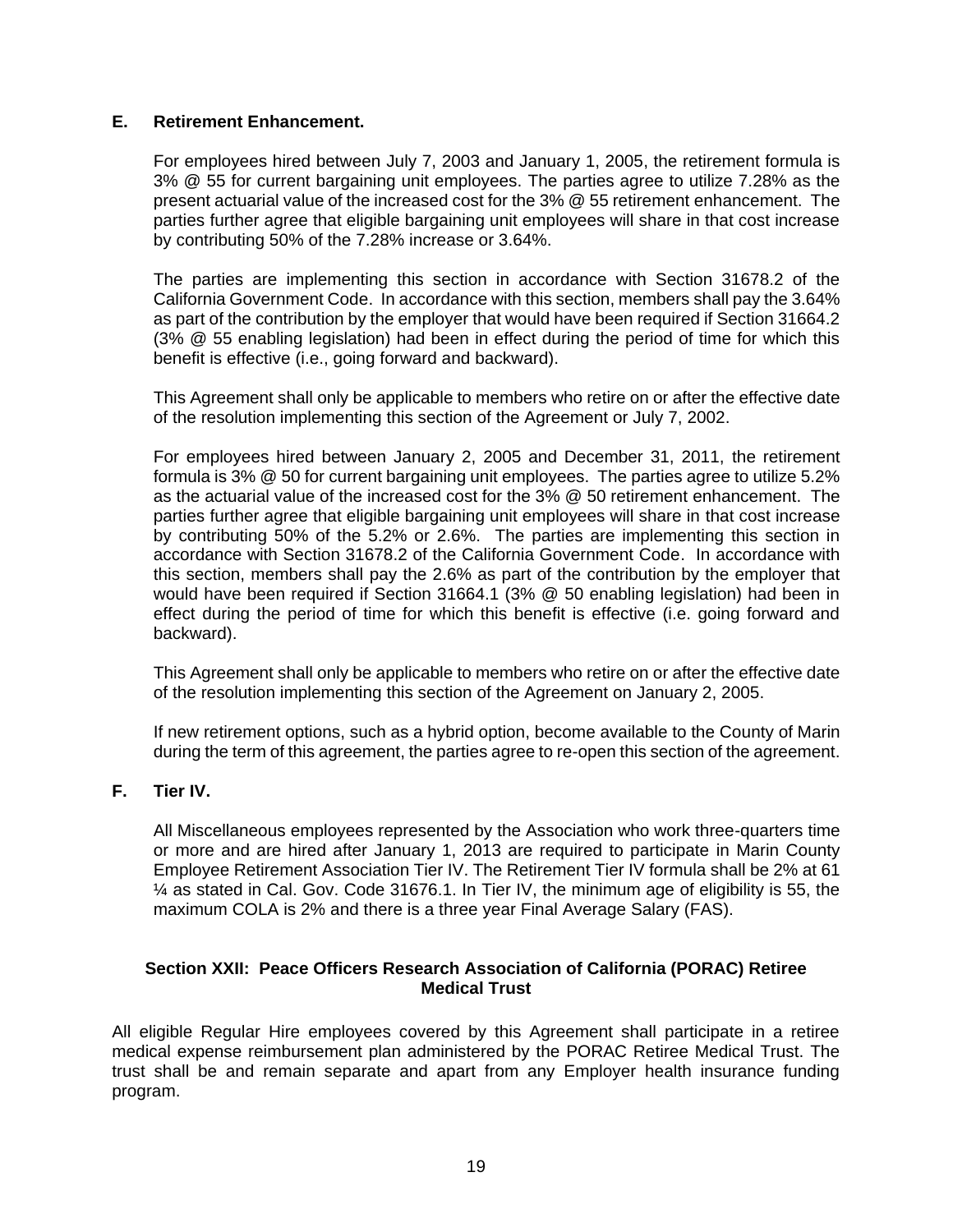Effective as soon as administratively feasible, but no later than the pay period beginning April 5, 2020, eligible Regular Hire employees covered by this Agreement shall contribute to the Trust an amount equal to fifty dollars (\$50.00) per month for each month of employment, which the employer shall deduct through a payroll deduction. Individuals starting employment with the County in the second pay period of a month shall have the full amount deducted from their initial check; individuals separating from employment in the first pay period of a month shall also have the full amount deducted from their final check.

Effective the first full pay period of July 2020, eligible Regular Hire employees covered by this Agreement shall contribute to the Trust an amount equal to one hundred dollars (\$100.00) per month for each month of employment which the employer shall deduct through a payroll deduction.

Effective the first full pay period of July 2021, eligible Regular Hire employees covered by this Agreement shall contribute to the Trust an amount equal to one hundred and fifty (\$150.00) per month for each month of employment which the employer shall deduct through a payroll deduction.

To the extent authorized by law, all contributions shall be made on a pre-tax basis. The employee assumes full responsibility and liability for tax consequences related to contributions to and/or withdrawals from the PORAC Retiree Medical Trust. There shall be no employee election or option to take the contribution amount in cash.

Upon retirement of a Regular Hire employee covered by this Agreement, the County will transfer into the PORAC Retiree Medical Trust, any of the employee's vacation leave cash out subject to the applicable rules of the Trust and/or the County. The Association has the right to alter the amount of salary deduction or the percentage of vacation leave balance contribution at separation from service during the course of this Agreement, on a uniform basis, for all employees covered by the Agreement, subject to approval of its members according to the Association's bylaws and applicable laws. Until such time as amended by the Association, any employee retiring from service shall transfer zero percent (0%) of his/her vacation leave cash out into the PORAC Retiree Medical Trust.

The Association shall pay for the administrative costs arising from the enrollment of the Association in the PORAC Retiree Medical Trust. The County shall not be required to pay any fees or make any contributions on behalf of individual employees, beyond those described in this section.

# **Section XXIII: Contingent Hire Employees**

# <span id="page-23-1"></span><span id="page-23-0"></span>**A. Hiring a Contingent Hire Into a Regular Hire Appointment.**

A Contingent Hire employee who continuously occupies a position with a five-step salary range for one year (2,080 hours) shall, if thereafter appointed on a regular basis, be compensated at the second step of the salary range.

A Contingent Hire employee who continuously occupies a position with a three-step salary range for one year (2,080 hours) shall, if thereafter appointed on a regular basis, be compensated at the same step until he completes one year of service. A step increase will be granted after completion of one year's (2,080 hours) service.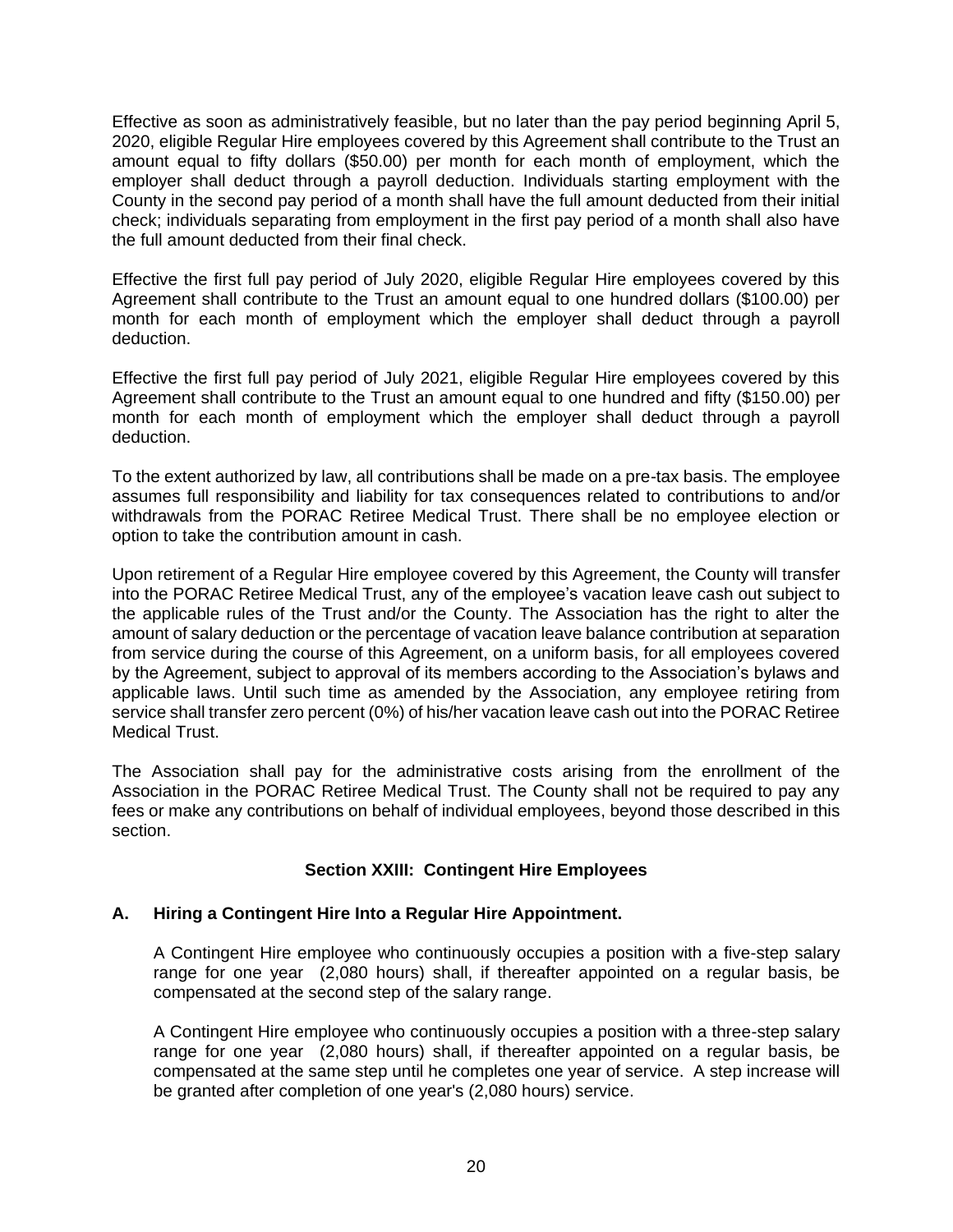# <span id="page-24-0"></span>**B. Step Increases.**

Contingent Hire employees shall be advanced from the first step in a five-step salary range the first day of the pay period following completion of 2,080 hours of total paid service. Eligibility for subsequent merit pay increases shall occur at intervals at 2,080 regular hours worked.

Contingent Hire employees shall be advanced one step in a three-step salary range the first day of the pay period following completion of 2,080, 4,160, and 6,240 hours of total paid service.

## <span id="page-24-1"></span>**C. Service Break.**

A Contingent Hire employee who worked full-time but is now hired on a part-time basis and who had less than a ninety- (90)-day break in services shall be compensated at the same salary step if rehired into the same classification.

## <span id="page-24-2"></span>**Section XXIV: Peace Officer Standards and Training (P.O.S.T.) Certificate and Educational Incentive Programs**

# <span id="page-24-3"></span>**A. Peace Officer Standards and Training (P.O.S.T).**

Regular Hire employees who possess an intermediate certificate awarded to them by the California Commission on Peace Officer Standards and Training will be eligible for a P.O.S.T. certificate incentive of \$325.00 per month, payable in biweekly payments of \$150.00 per pay period.

Effective the pay period beginning September 8, 2019, Regular Hire employees who possess an advanced certificate awarded to them by the California Commission on Peace Officer Standards and Training will be eligible for a P.O.S.T. certificate incentive of \$555.00 per month, payable in biweekly payments of \$256.15 per pay period.

Effective the first full pay period in July 2021, Regular Hire employees who possess an advanced certificate awarded to them by the California Commission on Peace Officer Standards and Training will be eligible for a P.O.S.T. certificate incentive of \$575.00 per month, payable in biweekly payments of \$265.38 per pay period.

Regular Hire employees are eligible to receive incentive payments as described above for possessing either the intermediate or advanced P.O.S.T. certificate but not for both.

Regular Hire employees receiving compensation under the P.O.S.T. Certificate Incentive Program remain eligible to participate in the Educational Incentive Program as described in Section XXIII.B and PMR 42.6 and any modifications to PMR 42.6.

#### <span id="page-24-4"></span>**B. Educational Incentive Program.**

In order to assure high quality law enforcement services are provided to the residents of Marin County, to encourage Association members to continue to broaden their educational background and to provide recognition for those Association members who demonstrate interest in continuing their education and broadening their professional experience, Association members may participate in the County of Marin's Tuition Reimbursement Program as described by PMR 42.6.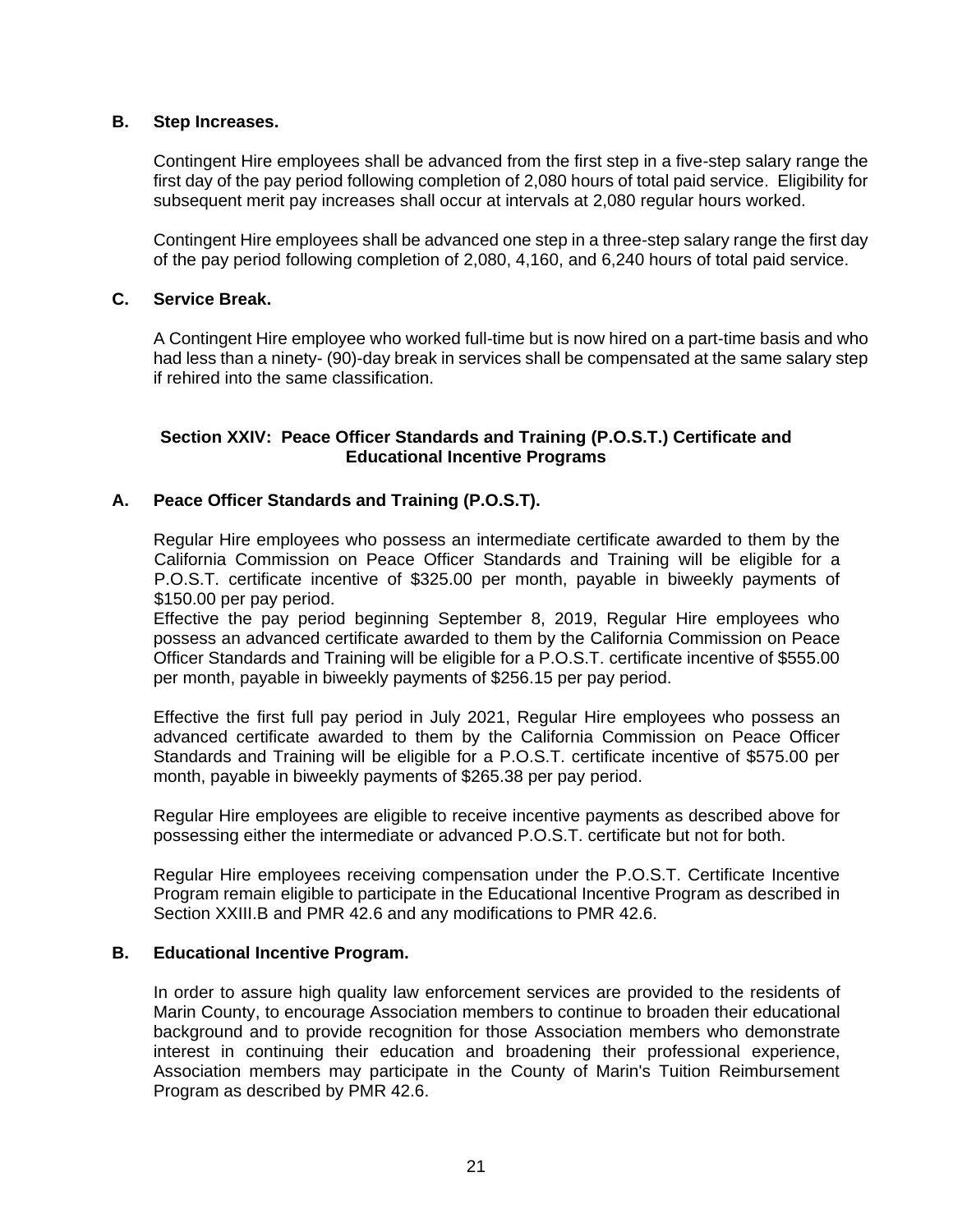## **Section XXV: Wages and Salaries**

#### <span id="page-25-1"></span><span id="page-25-0"></span>**A. Salaries, Career Leaders, and Classification Structure.**

It is the intent of the parties to this agreement that

- 1. Salaries will be adjusted to ensure that County remains competitive in the labor market for each series of classes as measured by benchmark or non-supervisor journey level positions in relation to counterparts in other competitive employment. The parties acknowledge that the active market may be within Marin County or, may extend statewide.
- 2. Salary Differentials.

Reasonable incentive differentials shall be maintained between each class in a series and reasonable relationships among related classes in different series.

3. Career Ladders.

Specific career ladders shall be maintained and extended to other series where, in County's judgment, such is feasible. This program shall be supported by budgetary position allocations which permit promotion through the ranks to the highest nonsupervisory, non-specialized position in a series upon qualifying therefore.

4. Proper compensation, in accordance with these standards of existing County forces, takes precedence over expansion of the work force. The above standards will not be abrogated solely to achieve budget cuts.

#### <span id="page-25-2"></span>**B. Step Increases and Performance Evaluations.**

- 1. Employees shall be eligible to receive a step increase within their salary range effective the first day of the pay period following completion of the specified time intervals if said step increase is supported by a satisfactory performance evaluation.
- 2. Regular-hire employees hired before August 14, 2016 shall be eligible for movement from step 1 to step 2 of their respective pay ranges the first day of the pay period following six months (1,040 regular hours) of satisfactory performance as documented by a written performance evaluation showing satisfactory or better performance. Movement from step 2 to higher steps in the range shall be after documented satisfactory performance and the completion of an additional twelve months (2,080 regular hours) of service in the class. Eligibility for subsequent merit pay increases shall occur after completion of an additional 2,080 regular hours of service in the class.
- 3. Regular-hire employees hired on or after August 14, 2016 shall be eligible for movement from step 1 to step 2 and to each successive step of their respective pay ranges the first day of the pay period following one year (2,080 regular hours) of satisfactory performance as documented by a written performance evaluation showing satisfactory or better performance.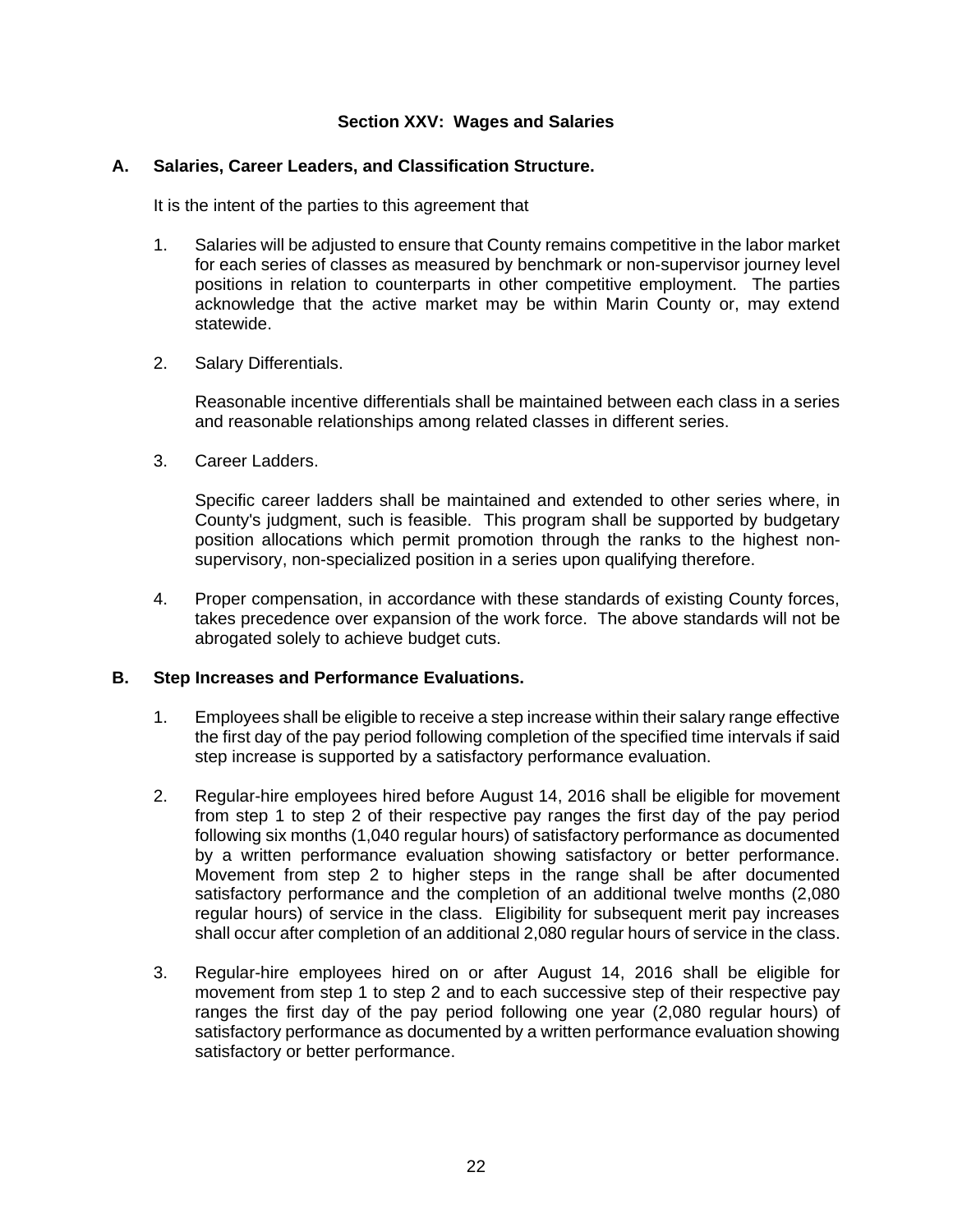## <span id="page-26-0"></span>**C. Salaries and Equities.**

#### 1. Salaries

Effective the pay period beginning September 8, 2019, the rate of pay for all classes and employees shall be increased by three percent (3.0%).

Effective the first full pay period of July 2020, the rate of pay for all classes and employees shall be increased by two and one-half percent (2.5%).

Effective the first full pay period of July 2021, the rate of pay for all classes and employees shall be increased by three percent (3.0%).

#### 2. Equity Adjustments

Represented employees in the Deputy Sheriff, Sheriff's Sergeant, Deputy Sheriff Trainee, Coroner's Investigator, District Attorney Investigator, and Supervising District Attorney Investigator classifications shall receive equity adjustments as follows:

Effective the pay period beginning September 8, 2019, the rate of pay shall increase by 2 and one-half percent (2.5%).

Effective the first full pay period in July 2020, the rate of pay shall increase by one and one-half percent (1.5%).

Effective the first full pay period in July 2021 the rate of pay shall increase by one percent (1.0%).

Represented employees in the Welfare Fraud Investigator classification shall receive equity increases as follows:

Effective the pay period beginning September 8, 2019, the rate of pay shall increase by one percent (1.0%).

#### <span id="page-26-1"></span>**D. Special Assessments Posting.**

Specialty positions and assignments, including specialty instructors, must be posted at all stations and places of work assignment and open to all members.

Except in emergencies as determined by the Sheriff, a ten-(10) day advance posting of all openings for special assignments will occur for Sheriff's Sergeants and Deputy Sheriffs assigned to Detective, SRT, FTO/JTO, Identification Technician, Boat Patrol, Open Space Ranger, COPE, Taskforce, OES, and Dive Team. Application and/or exam process for special assignments for qualified members shall be determined by the Sheriff and not subject to challenge under the Personnel Management Regulations.

# <span id="page-26-2"></span>**E. Bilingual Skills.**

When the Sheriff designates that a particular language skill is needed and when it is approved by the Director of Human Resources, an individual may, after being tested and certified as language competent by the Human Resources Department, receive a 5.0% salary differential. Certification of bilingual skills will be effective for a one-(1) year period. Following one year, deputies may be required to be recertified.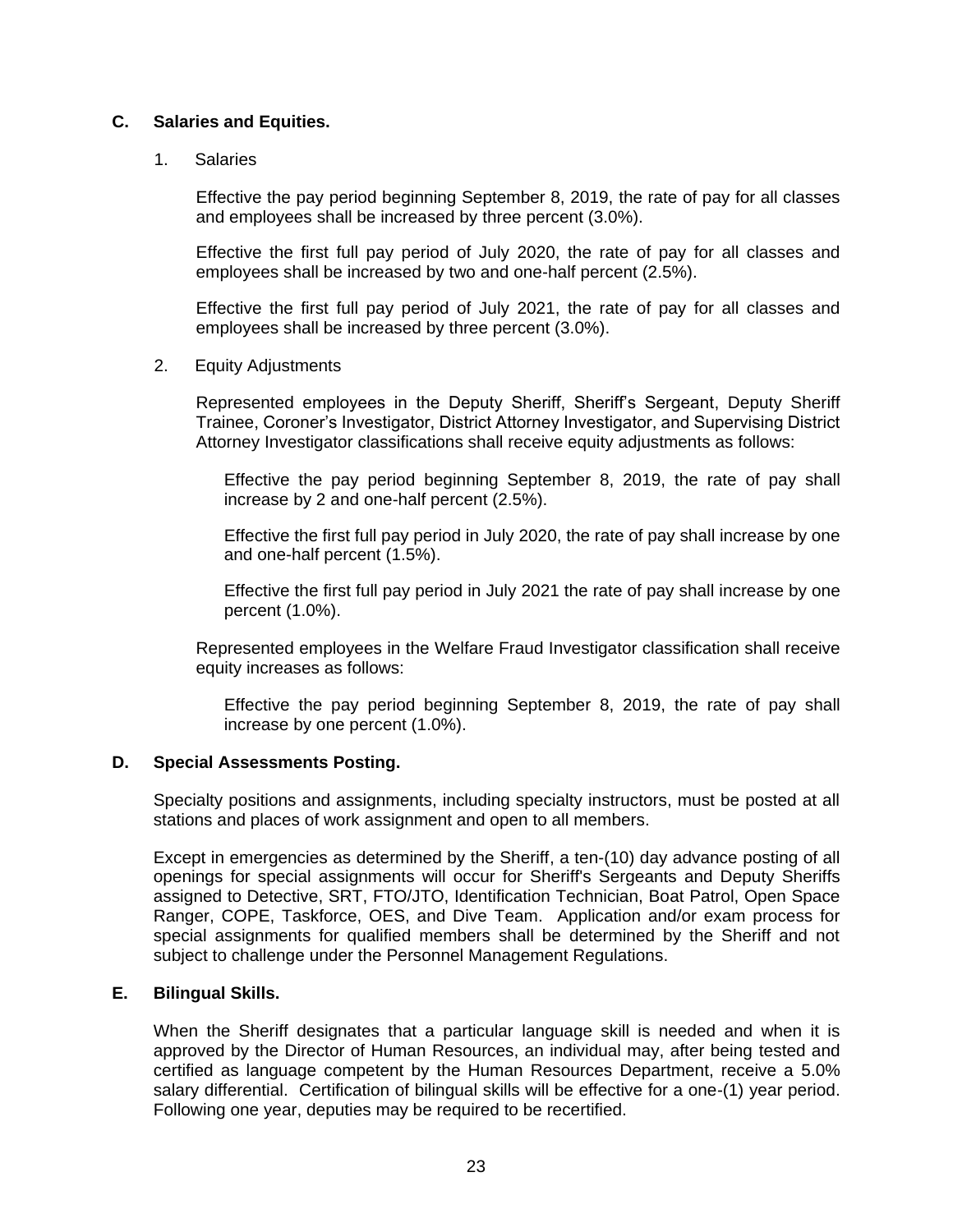# <span id="page-27-0"></span>**F. Shift Differential.**

Sheriff Department employees assigned to work after 7:00 p.m. shall be entitled to a 4% shift differential for any hours worked between 7:00 p.m. and 7:00 a.m. provided the employee works a minimum of four (4) hours during that listed time frame.

#### **Section XXVI: Field Training Officer (FTO) Incentive Pay**

<span id="page-27-1"></span>Deputy Sheriffs and Sergeants designated to the role of Field Training Officer or Field Training Sergeant, or Facility Training Officer or Facility Training Sergeant, shall receive 5.0% pay differential for each whole hour served as a Field Training Officer or Field Training Sergeant, or Facility Training Officer or Facility Training Sergeant, while a recruit deputy sheriff is assigned to them for training, as in the case of a Field Training Officer or Facility Training Officer, or while a recruit deputy sheriff is assigned to their team, as in the case of a Field Training Sergeant or a Facility Training Sergeant.

The determination of the number of Deputy Sheriffs and Sergeants serving at any one time as a Field Training Officer or Field Training Sergeant, or a Facility Training Officer or Facility Training Sergeant, shall be made by the Sheriff.

#### **Section XXVII: Reemployment**

<span id="page-27-2"></span>A regular employee who has passed his/her probation period and terminates County service under positive circumstances shall be eligible for re-employment without loss of certain benefits if re-employed within sixty (60) calendar days of termination. For the purposes of salary and seniority, the employee will be treated as if he/she were on a leave of absence without pay. Seniority shall be restored for the purposes of merit increase eligibility, vacation accruals, and reduction-in-force.

# **Section XXVIII: Probationary Period**

<span id="page-27-3"></span>All probationary periods as provided in PMR 35 and any modifications thereto shall be for 2,080 hours worked, except for Deputy Sheriff Trainees. For this class the probationary period shall be 2,080 hours and may be extended an additional 1,040 hours at the discretion of the department head without appeal. During the probationary period and/or the extension, the employee may be terminated at any time without right of appeal or hearing. Deputy Sheriff Trainees who have been promoted to the position of Deputy Sheriff and fail to pass the Deputy Sheriff probationary period are not eligible for demotion to the previously held position of Deputy Sheriff Trainee.

#### **Section XXIX: Promotion**

- <span id="page-27-4"></span>A. When an employee receives a promotion or a step increase, the salary increase shall be 5%. In no event shall an employee receive more than the top step of the appropriate range. Otherwise, PMR 41 and any modifications thereto shall govern salary on promotion.
- B. Further step increases shall be calculated based on the date of promotion.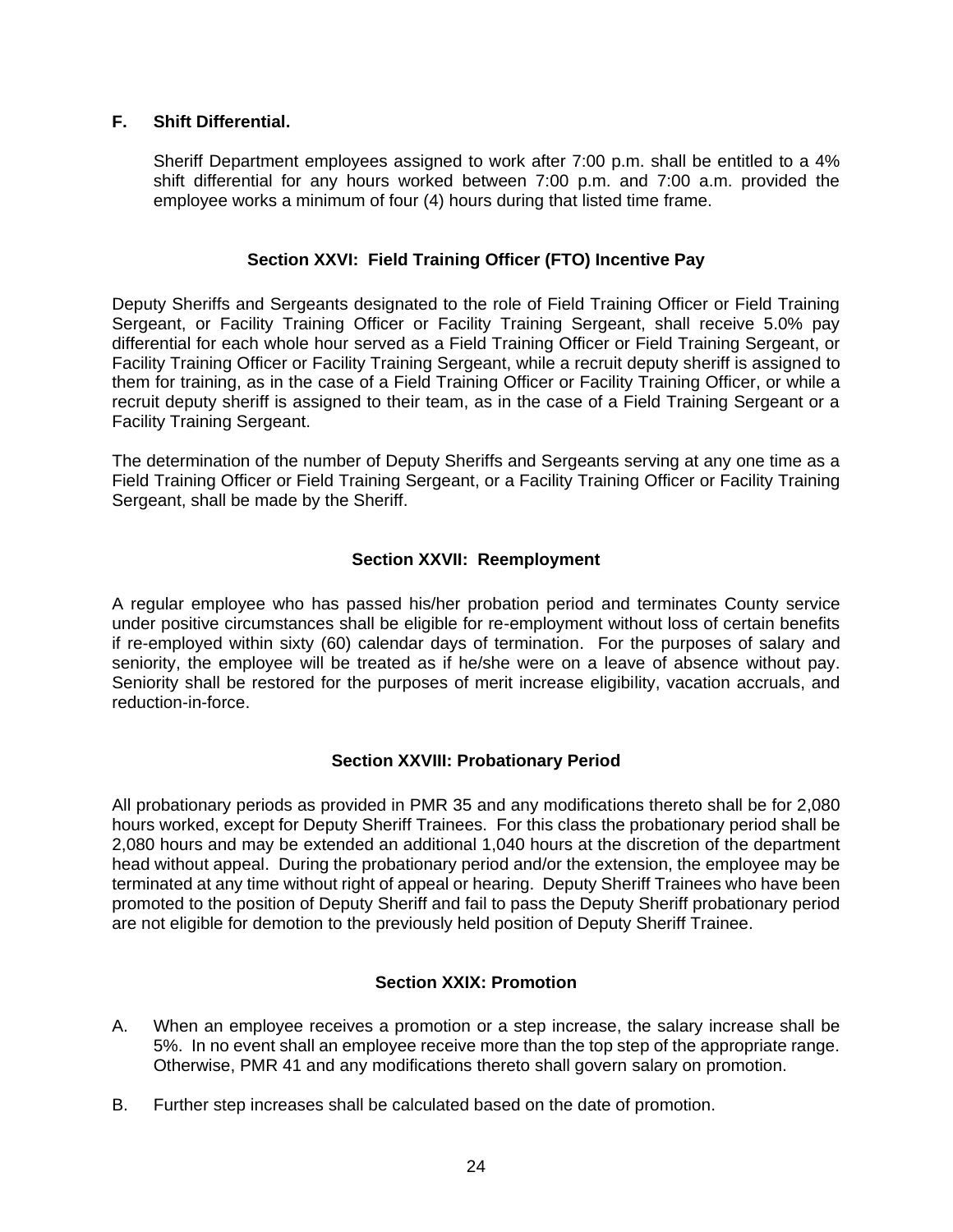#### **Section XXX: Strikes and Lockouts**

<span id="page-28-0"></span>During the term of this Agreement, County agrees that it will not lock out employees, and Association agrees that it will not engage in, encourage or approve any strike, slowdown or other work stoppage growing out of any dispute relating to the terms of this Agreement. Association will take whatever lawful steps are necessary to prevent any interruption of work in violation of this Agreement, recognizing, with County, that all matters of controversy within the scope of this Agreement shall be settled by established grievance procedures.

Each party consents to, and waives any defenses against, any injunctive action by the other party to restrain any violation of this section.

#### **Section XXXI: Disciplinary Action Procedure**

<span id="page-28-1"></span>The Disciplinary Action Procedure shall be specified in PMR 47 and any modifications thereto. PMR 47 and any modifications thereto are hereby incorporated into this Agreement and are binding on all parties, except that if the parties mutually agree, an appeal of any suspension or more severe disciplinary action, as defined in PRM 47.7(c), may instead be submitted to an arbitrator. If the parties disagree about whether a termination shall be heard by an arbitrator, within 2 business days of the disagreement, either party may request mediation. Mediation shall be scheduled within 30 days of the initial request. The request for mediation does not preclude the department from scheduling an initial hearing date before the Personnel Commission. Mediation shall not be binding.

If the parties disagree about whether another severe disciplinary action, such as suspension or demotion, be heard by an arbitrator, the case shall be heard in front of the Personnel Commission, as articulated in PMR 47.

If the parties mutually agree to have the termination heard before an arbitrator, the decision of the arbitrator shall be final and binding on all parties, subject to ratification by the Board of Supervisors if the decision requires an unbudgeted expenditure. The arbitrator shall have the same limitations as listed in PMR 24.4.

# **Section XXXII: Grievance Procedure**

<span id="page-28-2"></span>Association members shall be afforded up to twenty-one (21) days from the incident giving rise to a grievance to attempt to resolve their issue prior to initiating the procedure specified in PMR 24. Nothing in this provision shall prevent members from immediately initiating the procedure specified in PMR 24 should they decide to do so.

# <span id="page-28-3"></span>**A. Definition, Scope and Right to File**

- 1. A grievance is a claimed violation, misinterpretation, inequitable application or noncompliance with provisions of:
	- a. Collective bargaining agreement.
	- b. County ordinances.
	- c. Resolutions.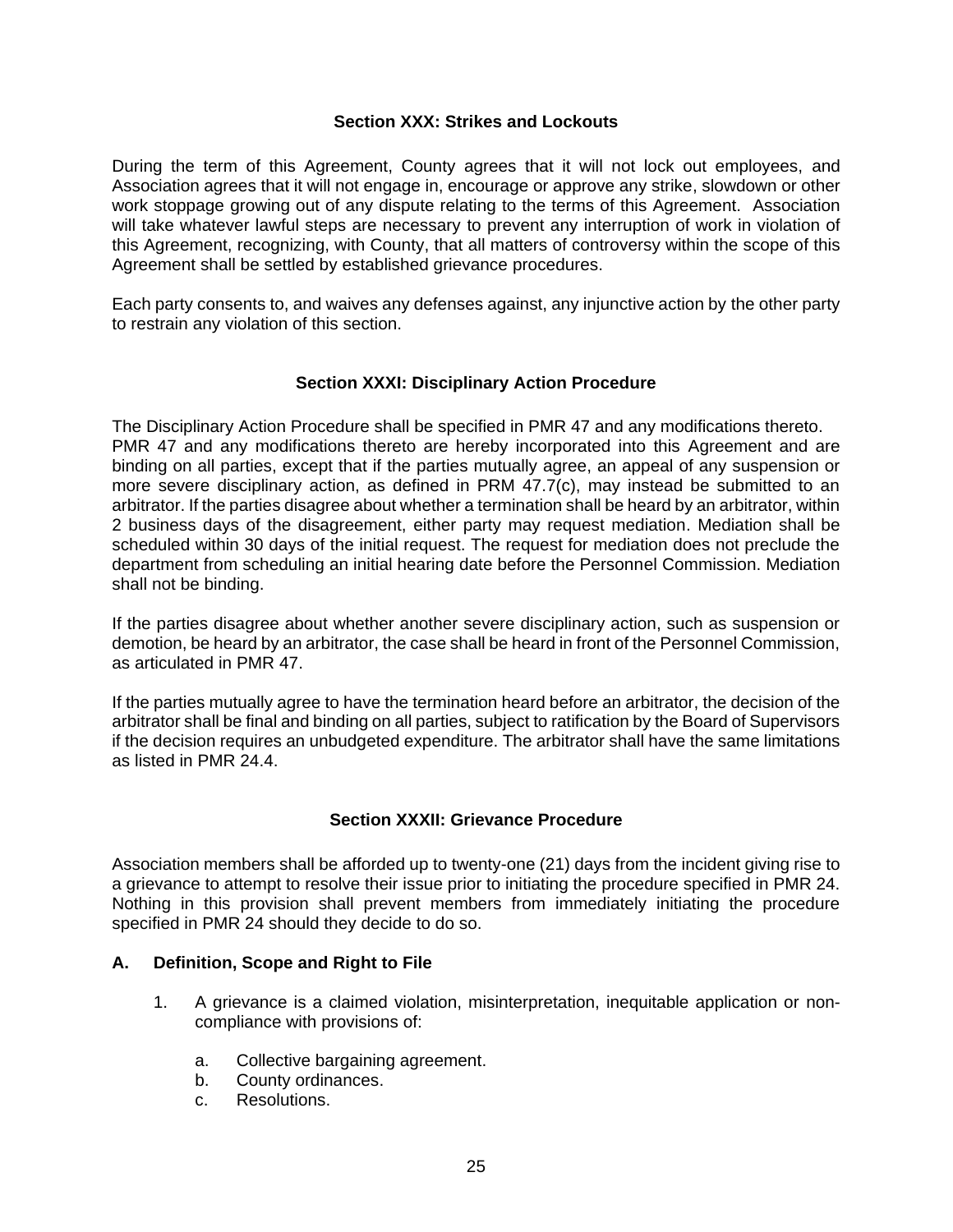- d. Rules.
- e. Policies.
- f. Regulations
- g. Existing practices affecting the status or working conditions of County employees.
- 2. Selection appeals, disciplinary action, examination appeals, release from probation, complaints of discrimination, classification appeals, and the content of performance evaluations and reviews are not grievable hereunder.
- 3. A grievance may be filed by an employee on his/her own behalf or jointly by any group of employees or by a recognized employee organization. The grievant has the burden of proof.
- 4. A grievance may be filed by an employee organization only when claiming a violation within its scope of representation.
- 5. If a grievance does not comply with XXXI A. 1 through XXXI A. 5, the grievance will not be processed at any step of the grievance procedure and shall be rejected.
- 6. If it is asserted that a grievance does not include one of the required elements established in XXXI C. 1, the grievance form will be returned to the grievant. The grievant will have 14 days to correct the procedural deficiency and resubmit the grievance for processing.

# <span id="page-29-0"></span>**B. Informal Grievance.**

- 1. Within fourteen (14) calendar days of the event giving rise to a grievance or completion of the in-house resolution process, the grievant will present the grievance informally for disposition by the immediate supervisor or at any appropriate level of authority within the Department.
- 2. Presentation of an informal grievance will be a prerequisite to the institution of a formal grievance.

# <span id="page-29-1"></span>**C. Formal Grievance.**

- 1. Grievance Form. If the grievant believes that the informal grievance has not been redressed within fourteen (14) calendar days, he or she may initiate a formal grievance within fourteen (14) calendar days thereafter. A formal grievance can only be initiated by completing and filing with the Human Resources Department a Grievance Form provided by the Human Resources Department for this purpose. The form must contain:
	- a. Name(s) of grievant;
	- b. Class Title(s);
	- c. Department(s);
	- d. Mailing address(es);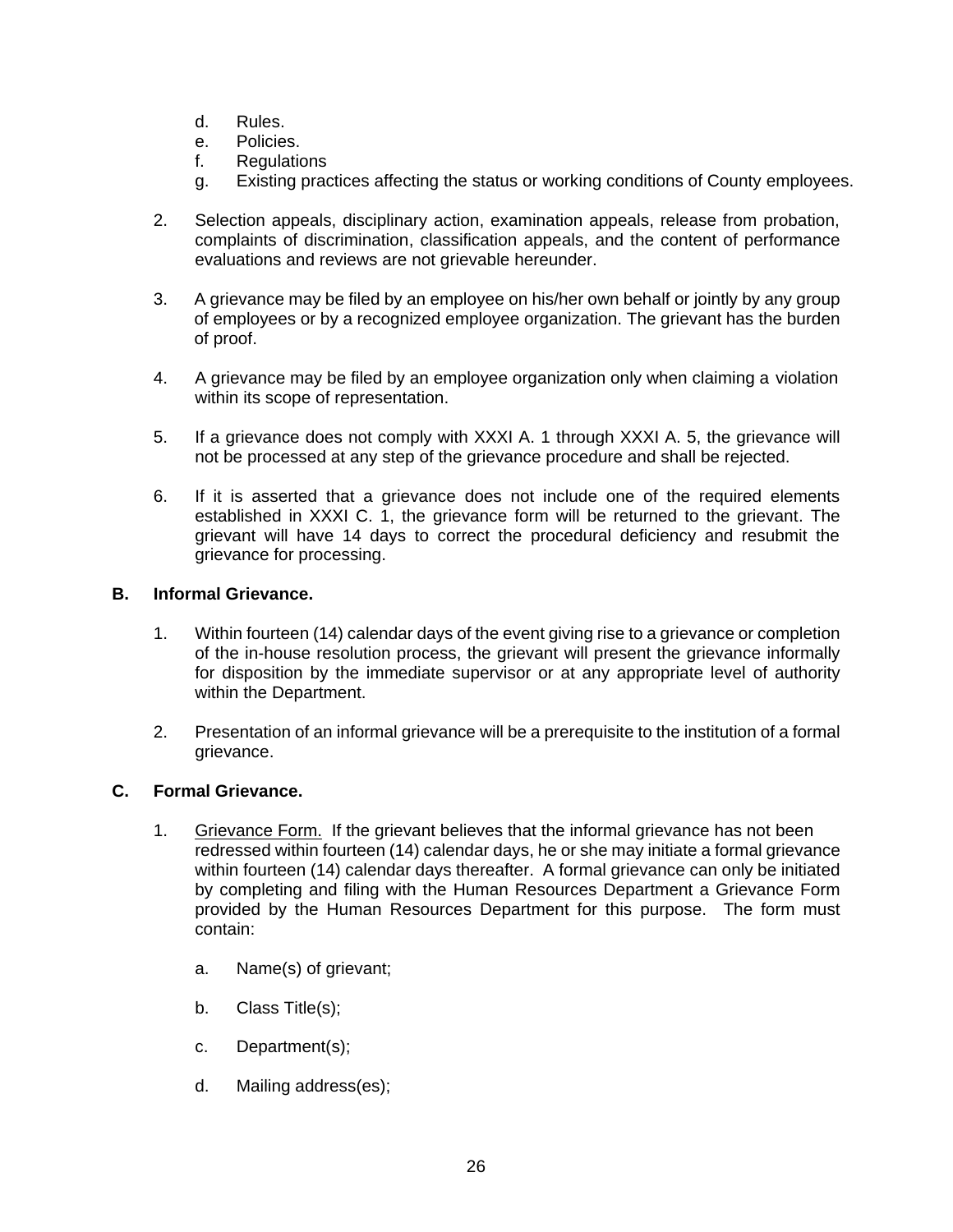- e. A clear statement of the nature of the grievance (citing applicable ordinance(s), rule(s) or regulation(s), or contract language); Grievant must specify what provisions have been violated, misinterpreted, inequitably applied, or not complied with, and how such occurred.
- f. The date upon which the event giving rise to the alleged grievance occurred;
- g. The date upon which the informal discussion with the supervisor took place;
- h. A proposed solution to the grievance;
- i. The date of execution of the grievance form;
- j. The signature of the grievant; and
- k. The name of the organization, if any, representing the grievant followed by the signature of the organization's representative.
- 2. Resolution Process.

After filing the Grievance Form with Human Resources, the process for resolving the grievance is as follows:

a. Step 1:

Within three (3) calendar weeks after a formal grievance is filed, the department head will investigate the grievance, confer with the grievant in an attempt to resolve the grievance, and make a decision in writing.

- b. Step 2:
	- 1) If the grievance is not resolved in step 1 to the satisfaction of the grievant, he or she may, within not more than seven (7) calendar days from his/her receipt of the department head's decision, request consideration of the grievance by the County Administrator by so notifying the Human Resources Department in writing.
	- 2) Within fourteen (14) calendar days after such notification, the County Administrator will begin the process of investigating the grievance, confer with persons affected and their representatives to the extent he or she deems necessary, and render a decision in writing within fourteen (14) calendar days of the conclusion of the hearing or findings of fact.
	- 3) If the written decision of the County Administrator resolves the grievance to the satisfaction of the grievant and the County, it will bind the County, subject to ratification by the Board of Supervisors if the decision requires an unbudgeted expenditure.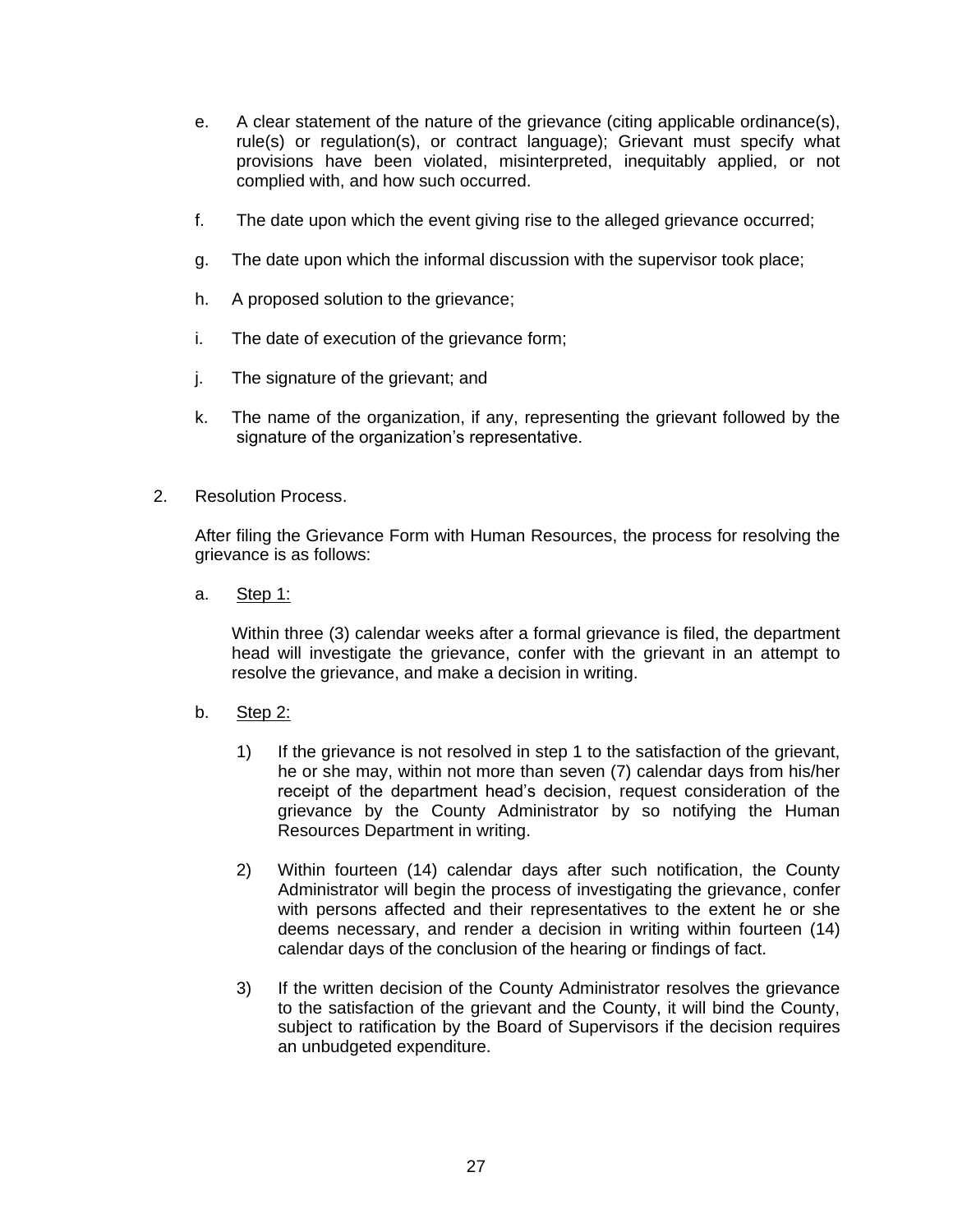#### c. Step 3:

If the grievance is not resolved at step 2 to the satisfaction of the grievant or the County, a final appeal of the grievance to step 3 may be filed in writing with the Human Resources Department not more than seven (7) calendar days from receipt of the County Administrator's decision. The grievant may, to the extent provided below, select either Alternative A or Alternative B as the final appeal step.

- 1) Alternative A. The grievance will be determined by the Personnel Commission. The decision of the Commission will be made in writing within sixty (60) calendar days after the filing of the appeal at step 3, and will be final and binding on all parties, subject to ratification by the Board of Supervisors if the decision requires an unbudgeted expenditure.
- 2) Alternative B. This alternative may only be selected by the DSA. Individual grievants may not choose Alternative B. The grievance will be determined by an arbitrator selected by mutual agreement between the County and the DSA, provided that:
	- a) The County and the DSA agree on the issues to be arbitrated, or
	- b) The grievance pertains to the specific terms of an existing collective bargaining agreement.

The decision of the arbitrator shall l be final and binding on all parties, subject to ratification by the Board of Supervisors if the decision requires an unbudgeted expenditure.

Both parties will endeavor to submit the grievance to the arbitrator within sixty (60) calendar days after filing of the appeal to step 3.

3) Mandatory Settlement Conference. Prior to a hearing before the Personnel Commission or an arbitrator, the parties will participate in a mandatory settlement conference in an attempt to resolve the grievance. All discussions in the settlement conference are confidential and may not be used in any subsequent hearing/arbitration or dispute resolution process.

# <span id="page-31-0"></span>**D. Limitations in Decision of Personnel Commission or Arbitrator (Hearing Officer(s))**

- 1. The Hearing Officer(s) will neither add to, detract from, nor modify the language of the collective bargaining agreement or of departmental rules and regulations in considering any issue properly before them.
- 2. The hearing officer(s) will expressly confine themselves to the precise issues raised by the grievance and submitted to them and will have no authority to consider any other issue not so submitted.
- 3. Any monetary award in favor of the grievant is limited to lost wages suffered measured from the date of the grievance forward. In no event will the Hearing Officer(s) award any other type of monetary award, including, but not limited to attorneys' fees.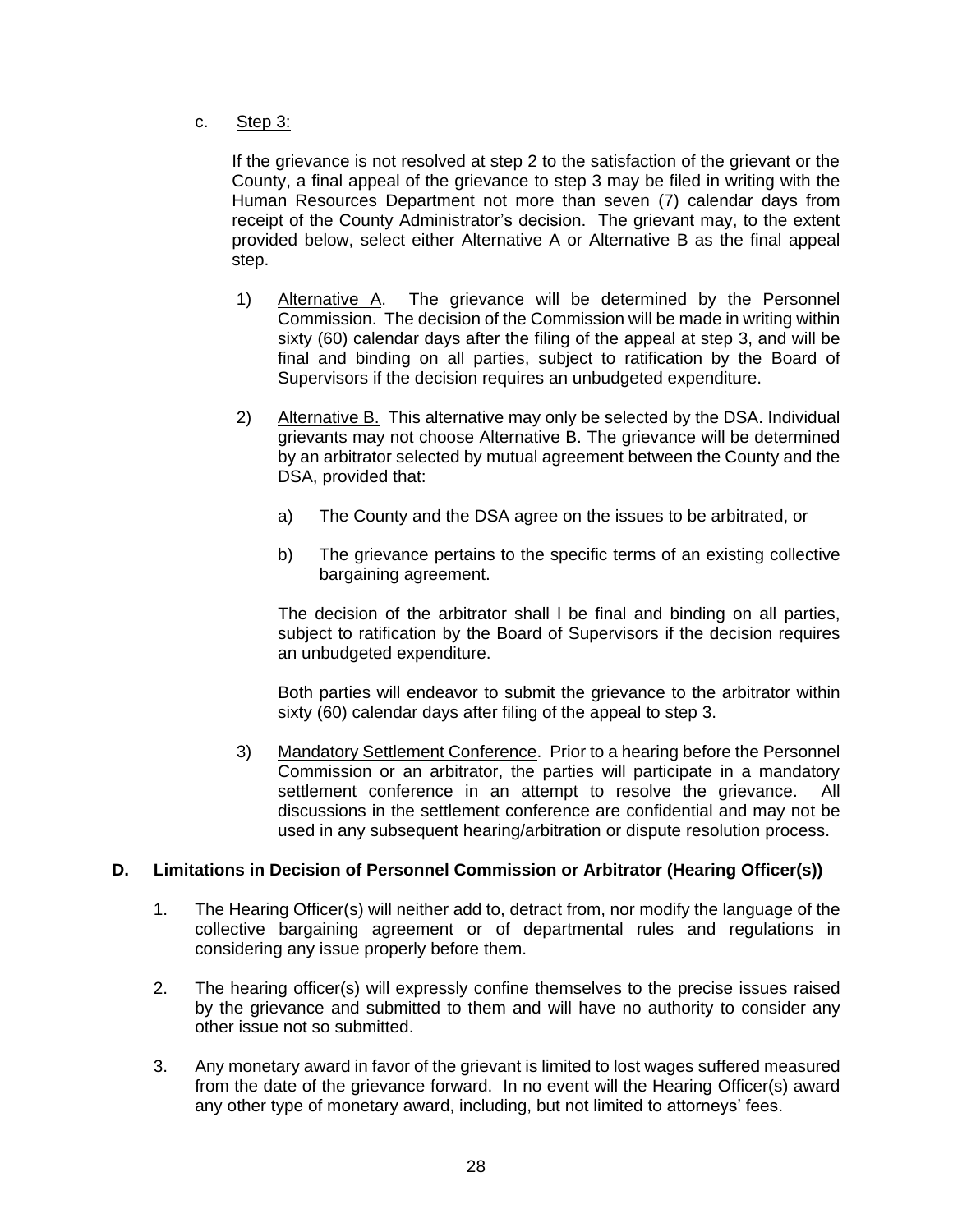# <span id="page-32-0"></span>**E. General Conditions.**

- 1. The Human Resources Department will act as a central repository for all grievance records.
- 2. Any time limit may be extended only by mutual agreement in writing.
- 3. An aggrieved employee may be represented by any person or organization certified to represent a majority of employees in a representation unit in which an aggrieved employee is included and is entitled to be present at all formal meetings, conferences, and hearings pertaining to the grievance.
- 4. All expenses of arbitration will be shared equally by the County and the DSA.
- 5. Failure on the part of the County or the grievant to appear in any case before the Personnel Commission or an arbitrator without good cause will result in forfeiture of the case and responsibility for payment of all costs of arbitration or the Personnel Commission.
- 6. The grievant's signature is required at each step of the grievance procedure.
- 7. A copy of the grievance will be provided to the department head at each step of the grievance procedure.
- 8. There will be no amendments of a grievance without the approval of both parties in writing.
- 9. Mediation may be used by both parties to assist them in resolving grievances. The decision to utilize mediation will be voluntary. Mediation may be held at any time prior to submission of the final appeal under step 3 of the grievance procedure. If mediation is used, it will be advisory only.

# **Section XXXIII: Fair Labor Standards Act (FLSA)**

<span id="page-32-1"></span>The County agrees to meet with the Association to discuss the FLSA if a violation of the Act exists.

# <span id="page-32-2"></span>**Section XXXIV: Shooting Range Assignment**

Range hours and days will be staggered in such a manner as to allow deputies to shoot while on duty whenever possible. Supervisors are responsible for ensuring, as prudent and reasonable, that personnel assigned to their shift are afforded reasonable time during their regularly assigned work period to attend range training during that regularly assigned shift.

Should it become necessary for an employee to attend range training outside their normally scheduled shift in order to maintain minimum firearms qualifications required by Department policy, two- (2) hours of overtime compensation shall be paid, irrespective of travel time required to attend the range or time spent at the range. That two (2) hour overtime compensation will, however, only be paid up to the maximum number of annual range qualifications required by Department policy. Any range qualifications made in excess of the minimum number of qualifications required by Department policy shall not be eligible for overtime compensation.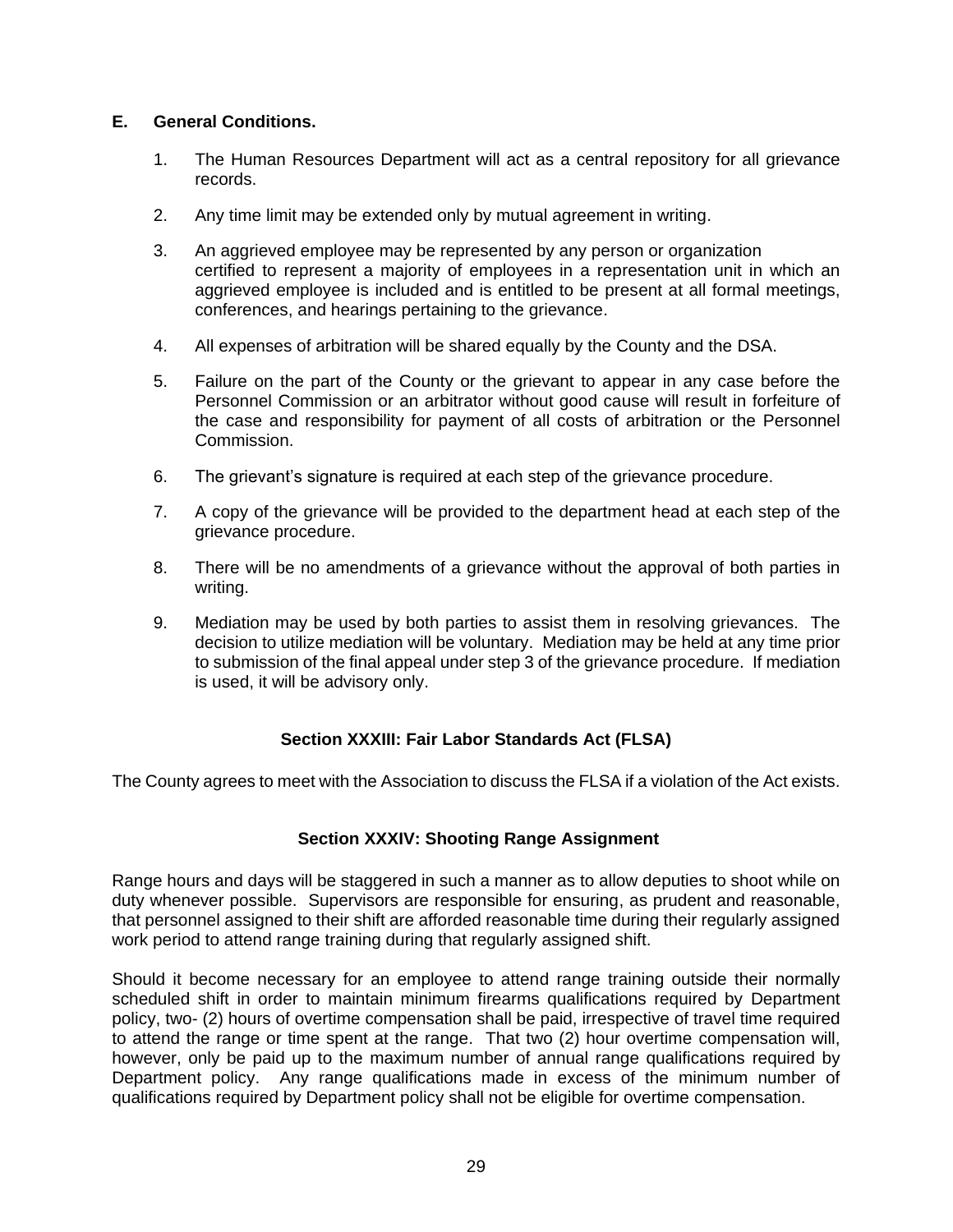#### **Section XXXV: Discrimination Complaint Procedure**

<span id="page-33-0"></span>The County and Association agree that the Discrimination Complaint Procedure as specified in PMR 21 and any modifications thereto is hereby incorporated under this Agreement and is binding on all parties hereto. Discrimination complaints are not grievable.

#### **Section XXXVI: Waiver Clause**

<span id="page-33-1"></span>The parties acknowledge that, for the life of this Agreement, each voluntarily and unqualifiedly waives the right, and each agrees that the other shall not be obligated, to bargain collectively with respect to any subject or matter pertaining to or covered by this Agreement, notwithstanding any other provisions of law to the contrary. Nothing in this section shall restrict the County's right to make changes to the County Personnel Management Regulation (PMRs) in accordance with any applicable requirements of the law.

# **Section XXXVII: Severability**

<span id="page-33-2"></span>If any article or section of this Agreement shall be held to be invalid by operation of law, or by any tribunal of competent jurisdiction, or if compliance with or any enforcement of article or section should be restrained by such tribunal, the remainder of this Agreement shall be not affected thereby, and the parties shall, if possible, enter into collective bargaining negotiations for the sole purpose of arriving at a mutually satisfactory replacement for such article or section.

# **Section XXXVIII: Term**

<span id="page-33-3"></span>This agreement shall be in effect from September 8, 2019 through June 30, 2022. It shall continue in effect thereafter from year to year unless either party gives (one hundred twenty) 120 days notice prior to June 30, 2022 or any yearly anniversary date thereafter to terminate or modify this agreement. Notwithstanding any of the above, continuation of this agreement after June 30, 2022 may be voided by operation of PMR 4 and any modifications thereto.

# **Section XXXIX: Superseding of Previous Agreements**

<span id="page-33-4"></span>This Agreement sets for the full and entire understanding of the parties regarding the matters set forth herein and any and all prior or existing collective bargaining agreements, understandings, and agreements, whether formal or informal, are hereby superseded and terminated in their entirety.

# **Section XXXX: Existing Practices and/or Benefits**

<span id="page-33-5"></span>Existing practices and/or benefits provided by ordinance or resolution of the Board of Supervisors or as provided in the Marin County Code and which are referred to in the Agreement shall be provided in accordance with the terms of the Agreement.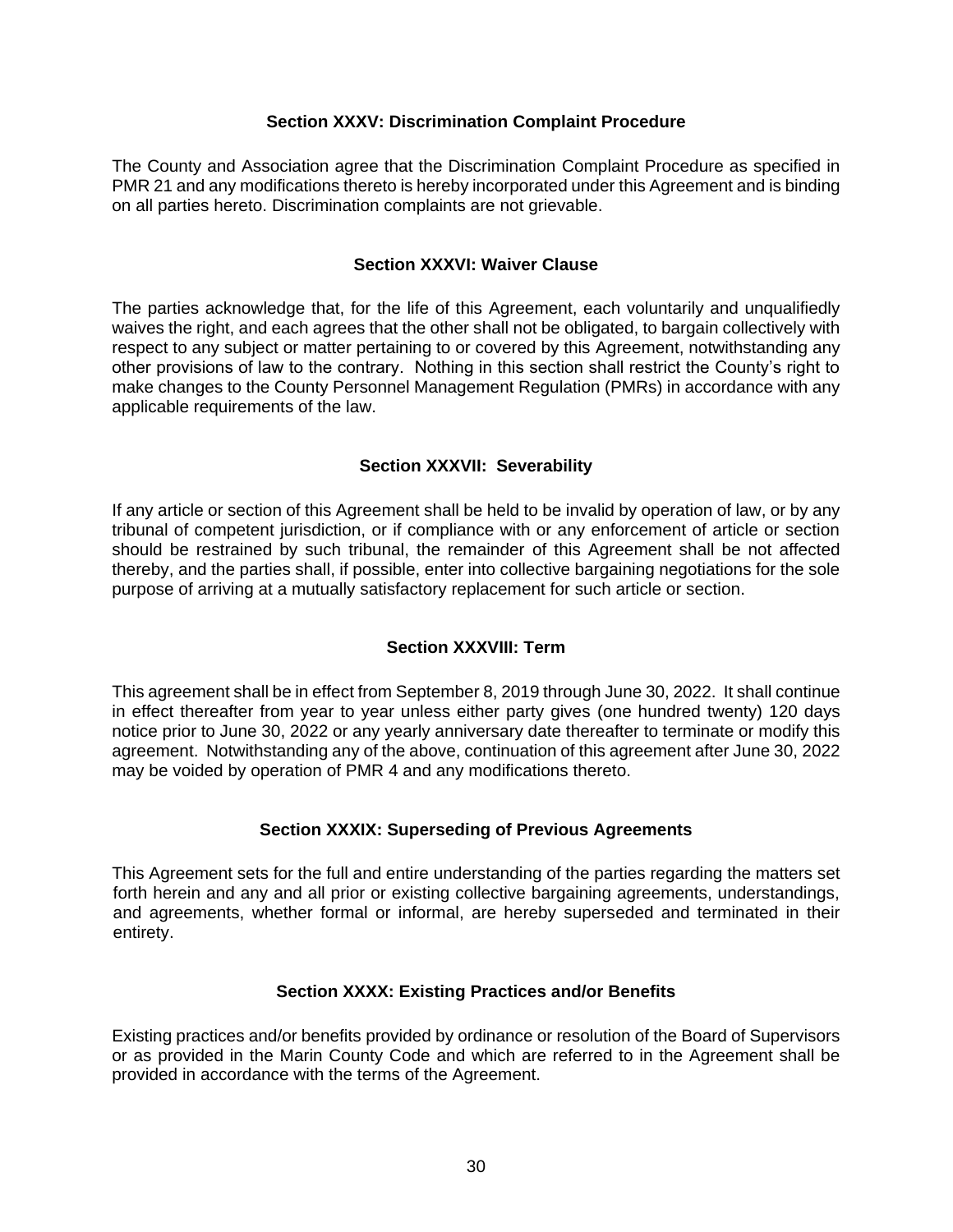#### **Section XXXXI: Good Faith**

<span id="page-34-0"></span>It is the intent of the parties that ordinances, resolutions, rules, and regulations enacted pursuant to this Agreement and Addendum thereto be administered and observed in good faith.

#### **Section XXXXII: Limits of Meet and Confer**

<span id="page-34-1"></span>Although nothing in this Agreement shall preclude the parties from mutually agreeing to meet and confer on any subject within the scope of representation during the term of this Agreement, it is understood and agreed that neither party may require the other party to meet and confer on any subject matter covered herein or with respect to any other matter within the scope of representation during the term of this Agreement.

Negotiations on the changes or amendments desired shall begin as soon as possible following receipt of the notice. Every effort shall be made to complete such negotiations prior to the end of the contract term.

IN WITNESS WHEREOF, the parties hereto have caused their duly authorized representatives to execute the within agreement on this 10th day of June, 2020.

| <b>DEPUTY SHERIFFS' ASSOCIATION</b> | <b>COUNTY OF MARIN NEGOTIATION</b><br><b>COMMITTEE</b>       |
|-------------------------------------|--------------------------------------------------------------|
| [original signed]                   | [original signed]                                            |
|                                     |                                                              |
|                                     |                                                              |
|                                     |                                                              |
|                                     |                                                              |
| RATIFIED:                           | APPROVED:                                                    |
| DEPUTY SHERIFFS' ASSOCIATION        | <b>BOARD OF SUPERVISORS OF THE</b><br><b>COUNTY OF MARIN</b> |
| [original signed]<br>ATTEST:        | [original signed]<br>ATTEST:                                 |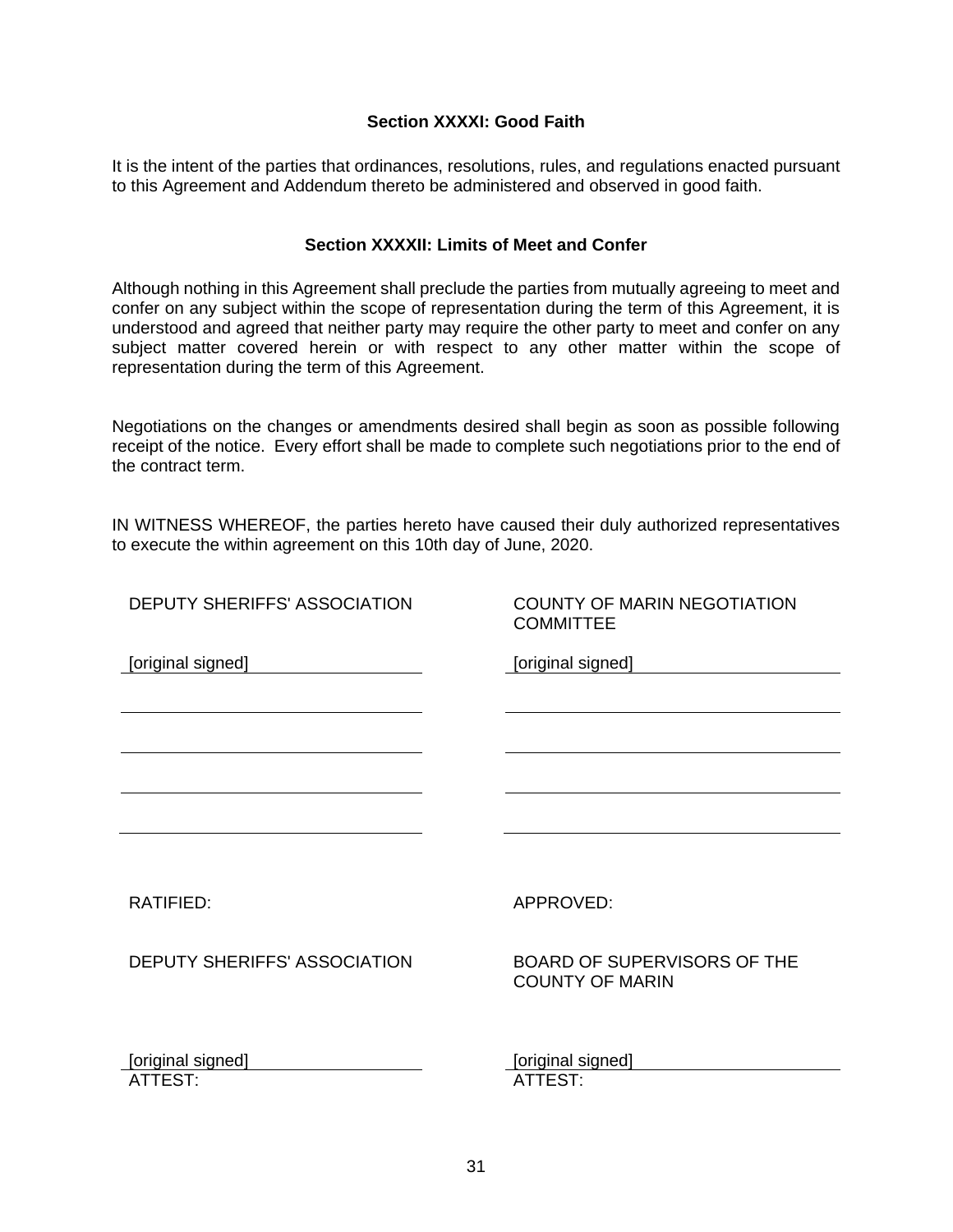# **Side Letter Agreement A**

<span id="page-35-1"></span><span id="page-35-0"></span>Re-Opener on Administrative Technologies of Marin (ATOM)

During the terms of this agreement, the County may re-open the agreement to meet and confer on the decision and/or impacts of the modifications that are required in order for the County to implement a new Enterprise Resource Planning system.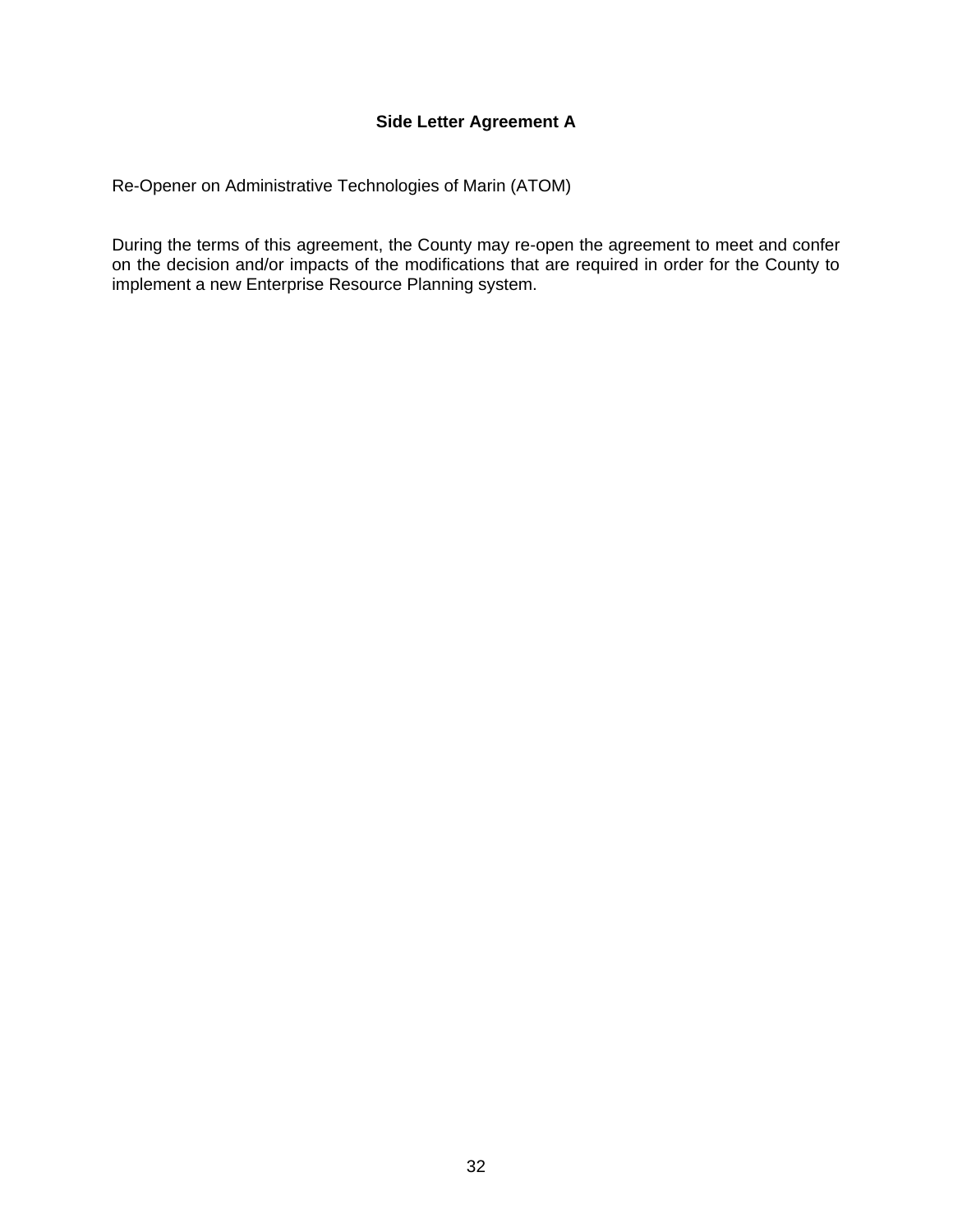## **Side Letter Agreement B**

# <span id="page-36-1"></span><span id="page-36-0"></span>**Affordable Care Act Reopener (ACA)**

The parties agree to a re-opener on the ACA during the term of the Collective Bargaining Agreements if any of the health plans now provided to employees will be subject to the excise tax. The purpose of the re-opener will be to address, among other things, implementing new plans or changes in plan design that would help the County and employees avoid the excise tax or penalty related to plan design. The intent is not to increase the County contribution to offset the excise tax for employees.

The parties also agree that if the level of benefits the ACA mandates be provided to temporary employees and part-time (less than half-time) employees or if the number of hours an employee must work to be eligible for benefits under the ACA changes, the union or the County may reopen the contract on this subject.